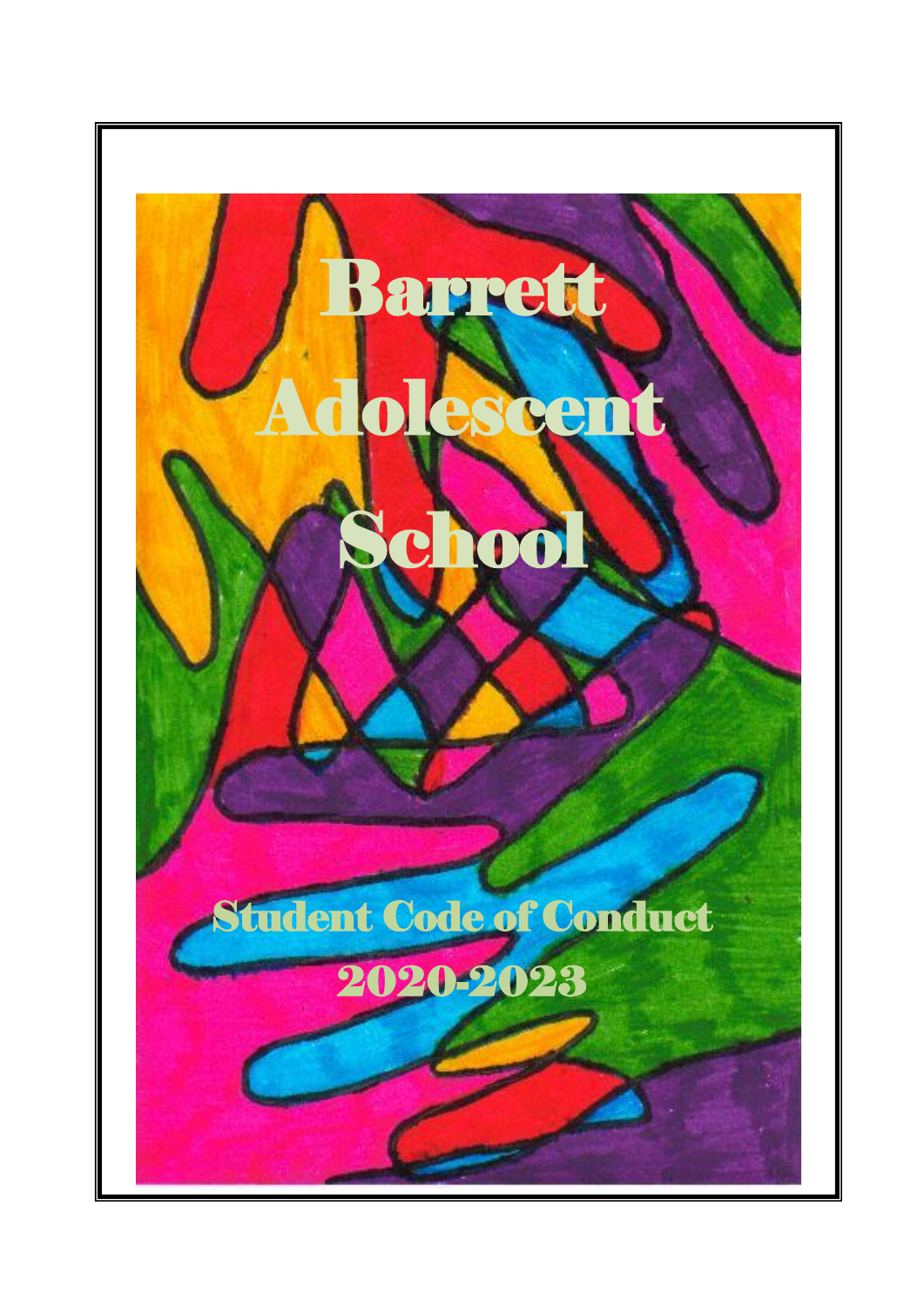# Contact Information

Postal address:

Barrett Adolescent Centre Special School PO Box 3225 Yeronga, QLD 4104

Phone:

(07) 3848 5985

Email:

[admin@barrettadolescentcentreschool.eq.edu.au](mailto:admin@barrettadolescentcentreschool.eq.edu.au)

School website address:

<https://barrettadolescentcentreschool.eq.edu.au/>

Contact Person:

Deborah Rankin, Principal

**Endorsement** 

Principal Name:

Deborah Rankin

Principal Signature:

Defahi

Date:

30/11/2020

P&C Treasurer Signature:

 $1110$ On behalf of President

Date:

30/11/2020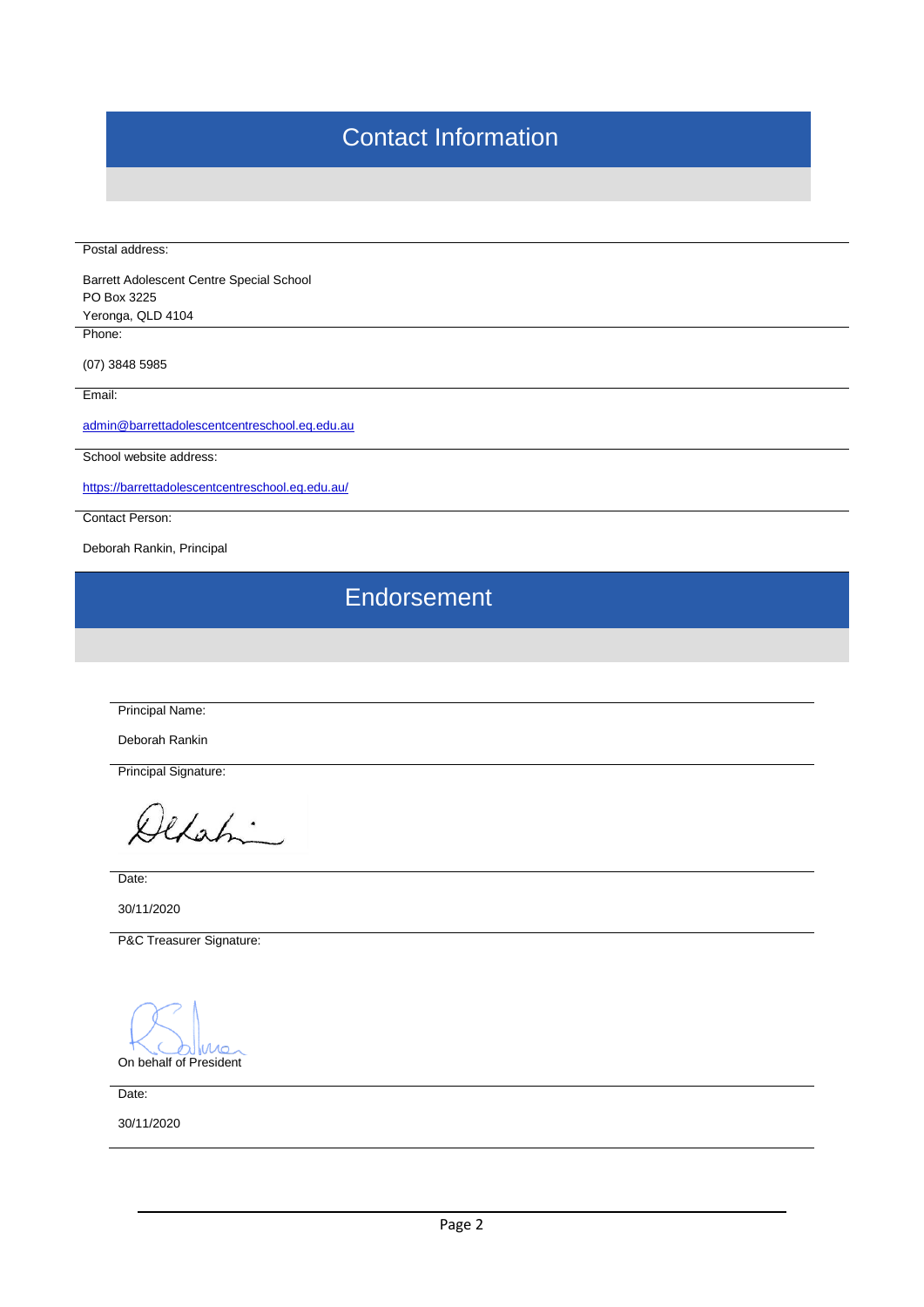# **Contents**

|                                                                                                     | Page Number |
|-----------------------------------------------------------------------------------------------------|-------------|
| Purpose                                                                                             | 4           |
| Whole School Approach to Discipline                                                                 | 4           |
| <b>Consideration of Individual Circumstances</b>                                                    | 6           |
| Differentiated and Explicit Teaching                                                                | 6           |
| Focussed Teaching                                                                                   | 7           |
| Learning Environment                                                                                | 7           |
| Processes for Facilitating Standards of Positive Behaviour and Responding to Unacceptable Behaviour | 8           |
| <b>Emergency Situation or Critical Incident Responses</b>                                           | 10          |
| Network of Student Support                                                                          | 10          |
| <b>School Policies</b>                                                                              | 11          |
| Temporary removal of student property                                                               | 11          |
| Use of mobile phones and other devices by students                                                  | 13          |
| Preventing and responding to bullying                                                               | $16\,$      |
| Appropriate use of social media                                                                     | 20          |
| <b>Restrictive Practices</b>                                                                        | 22          |
| <b>Critical Incidents</b>                                                                           | 23          |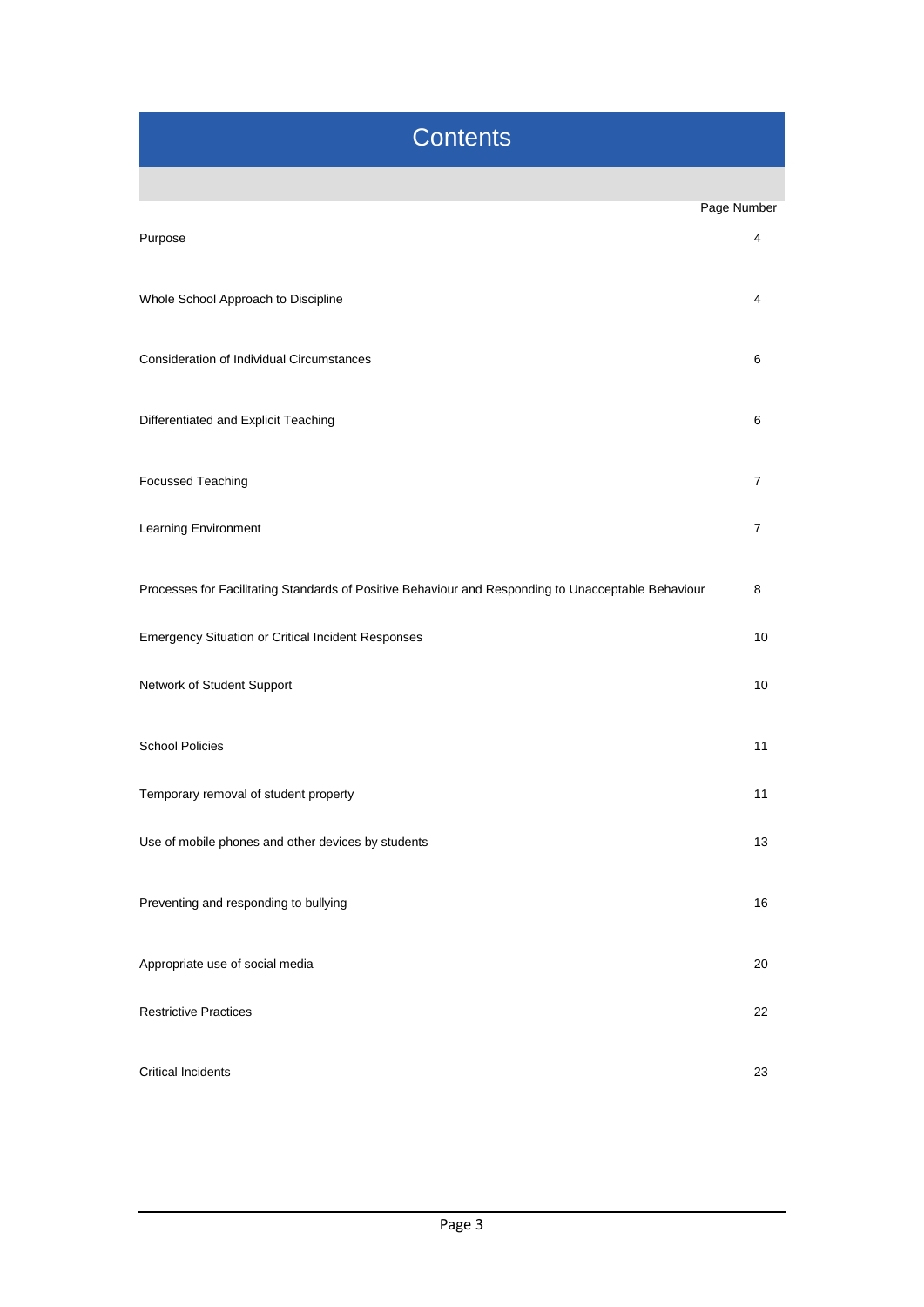### **Purpose**

Barrett Adolescent School is committed to providing a safe, respectful and disciplined learning environment for students and staff, parents and visitors. It is a school where students have opportunities to engage in quality learning experiences and acquire values supportive of their lifelong wellbeing.

The Barrett Adolescent School Student Code of Conduct sets out the responsibilities and processes we use in our school to promote a productive, effective whole school approach to discipline.

Its purpose is to facilitate high standards of behaviour from all in the school community, ensuring learning and teaching in our school is prioritised, where all students are able to experience success and staff enjoy a safe workplace.

### **Whole School Approach to Learning**

Barret Adolescent School is located in Tennyson. It is important to understand the school context from the outset: due to the nature of the young people's varying levels of mental wellness, there are a range of behaviors that staff at the school manage daily - this environment requires a positive team approach. Our students have experienced great challenges and have disengaged from their base schools prior to enrolling with Barrett, despite a variety of adjustments that have been put in place to help them meet their educational goals. At Barrett, they are independently supported by mental health professionals while simultaneously accessing an educational program. Our school's behavior plan takes into account the highly specialised needs of these students. There is a team approach to managing student behavior and the use of strengths based foci, strong positive relationships, restorative justice and trauma informed practice are in the forefront.

#### **Parents and staff**

The table below explains the expectations for parents when visiting our school and the standards we commit to as staff.

#### **Thoughtful ...**

| What we expect to see from you                                                                                                                                          | What you can expect from us                                                                                                                                           |
|-------------------------------------------------------------------------------------------------------------------------------------------------------------------------|-----------------------------------------------------------------------------------------------------------------------------------------------------------------------|
| You can speak with the class teacher or<br>Principal to discuss any matters relating to<br>your child if they are available, and if not you<br>can make an appointment. | We will respond if we are available and if<br>we are not we will make ourselves<br>available for an appointment on a<br>mutually agreeable date and time with<br>you. |
| You are respectful in your conversations at<br>home about school staff.                                                                                                 | We will ensure positive behaviours are<br>role modelled for all students.                                                                                             |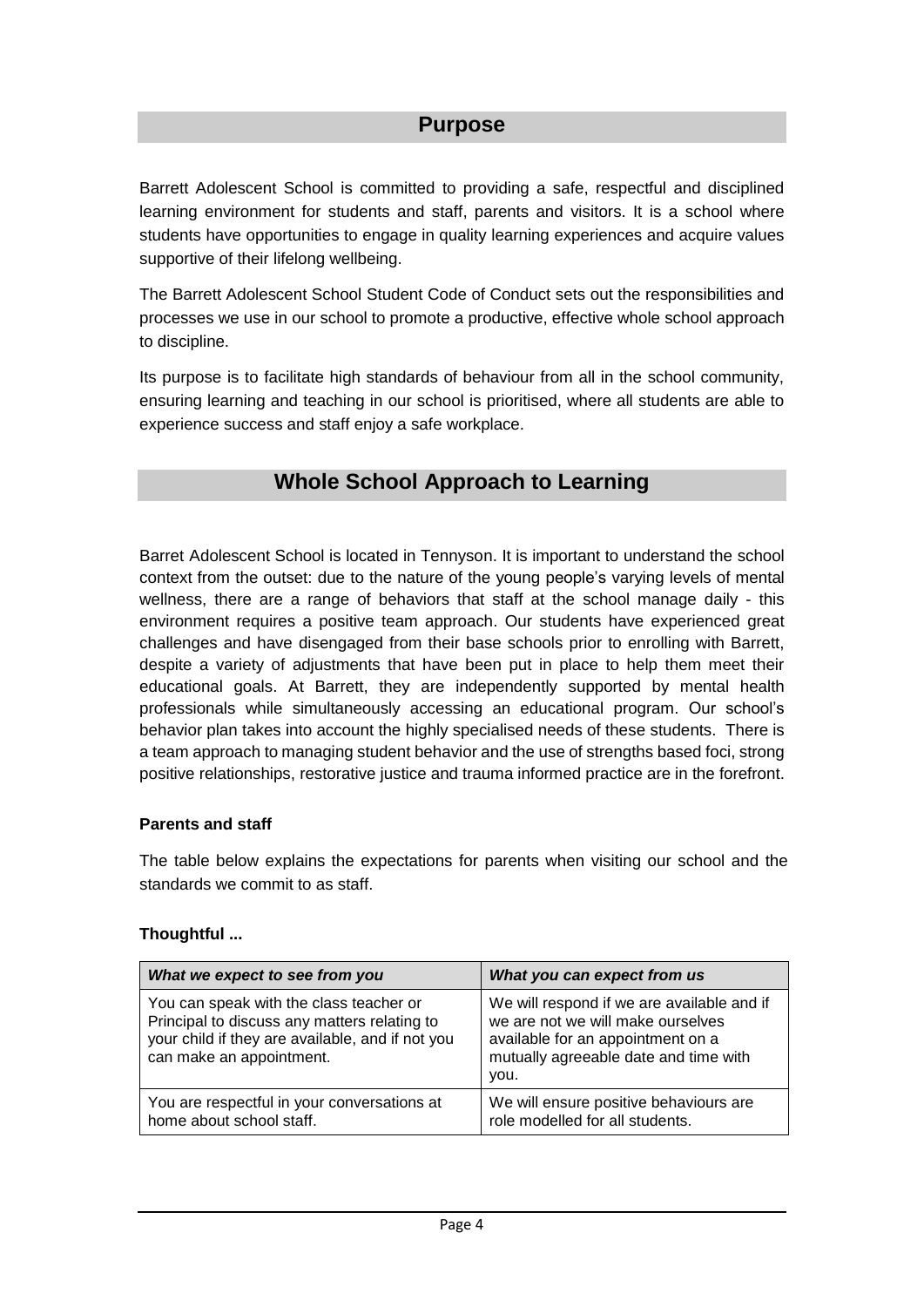### **Responsible...**

| What we expect to see from you                                                 | What you can expect from us                                                                                           |
|--------------------------------------------------------------------------------|-----------------------------------------------------------------------------------------------------------------------|
| You respect the obligation of staff to<br>maintain student and family privacy. | We will maintain confidentiality about<br>information relating to your child and family as<br>specified in the SSMH1. |
| You encourage your children to attend                                          | We will create a safe, supportive and inclusive                                                                       |
| school when scheduled and notify the                                           | environment for every student. We will                                                                                |
| school promptly of any absences or                                             | encourage and assist school attendance                                                                                |
| changes in contact details.                                                    | where appropriate.                                                                                                    |
| You recognise people are different and                                         | We will welcome and celebrate a diverse                                                                               |
| will be non-judgemental, fair and                                              | school community with recognition of                                                                                  |
| equitable to others in the school                                              | significant social, cultural and historical events                                                                    |
| community.                                                                     | as well as individual differences.                                                                                    |

#### **Accountable...**

| What we expect to see from you                                                                                                              | What you can expect from us                                                                                                                                                                                   |
|---------------------------------------------------------------------------------------------------------------------------------------------|---------------------------------------------------------------------------------------------------------------------------------------------------------------------------------------------------------------|
| You support your child to meet the<br>learning and behavioural expectations at<br>school.                                                   | We are clear about our learning and<br>behavioural expectations, and contact you to<br>provide weekly and even daily feedback about<br>your child's progress when necessary.                                  |
| You stay informed about school news<br>and activities by reading the school<br>emails and other materials sent home by<br>school staff.     | We will use the emails and term newsletter as<br>the primary means of notifying parents about<br>school news, excursions or events.                                                                           |
| You approach the class teacher or<br>Principal if you are concerned about the<br>behaviour of a staff member, another<br>student or parent. | We will work with every family to quickly<br>address any complaints or concerns about the<br>behaviour of staff, students or other parents.<br>We will direct families and students to the right<br>channels. |

### **Co-operative...**

| What we expect to see from you                                                                                                                                 | What you can expect from us                                                                                                         |
|----------------------------------------------------------------------------------------------------------------------------------------------------------------|-------------------------------------------------------------------------------------------------------------------------------------|
| You share relevant information about<br>your child's learning, social and<br>behavioural needs with school staff and<br>be involved with stakeholder meetings. | We will share relevant information with you<br>about your child's learning, personal, social<br>and behavioural progress at school. |
| You take a positive, solution-focused<br>approach to resolving complaints.                                                                                     | The Principal will help you to work to resolve a<br>school related complaint.                                                       |
| You respect school, student and staff<br>privacy in your online communications.                                                                                | We will act quickly to address social media<br>issues that affect staff, students or families<br>and keep families informed.        |

#### **Kind...**

| What we expect to see from you                                                                                                                      | What you can expect from us                                                                                                                                                                                            |
|-----------------------------------------------------------------------------------------------------------------------------------------------------|------------------------------------------------------------------------------------------------------------------------------------------------------------------------------------------------------------------------|
| You seek out opportunities to provide<br>positive feedback to the classroom<br>teacher about their work with the class, a<br>student or colleagues. | We will work closely with families to<br>accommodate their personal needs, including<br>work commitments, finances and family<br>structure. We will seek opportunities to provide<br>positive feedback about students. |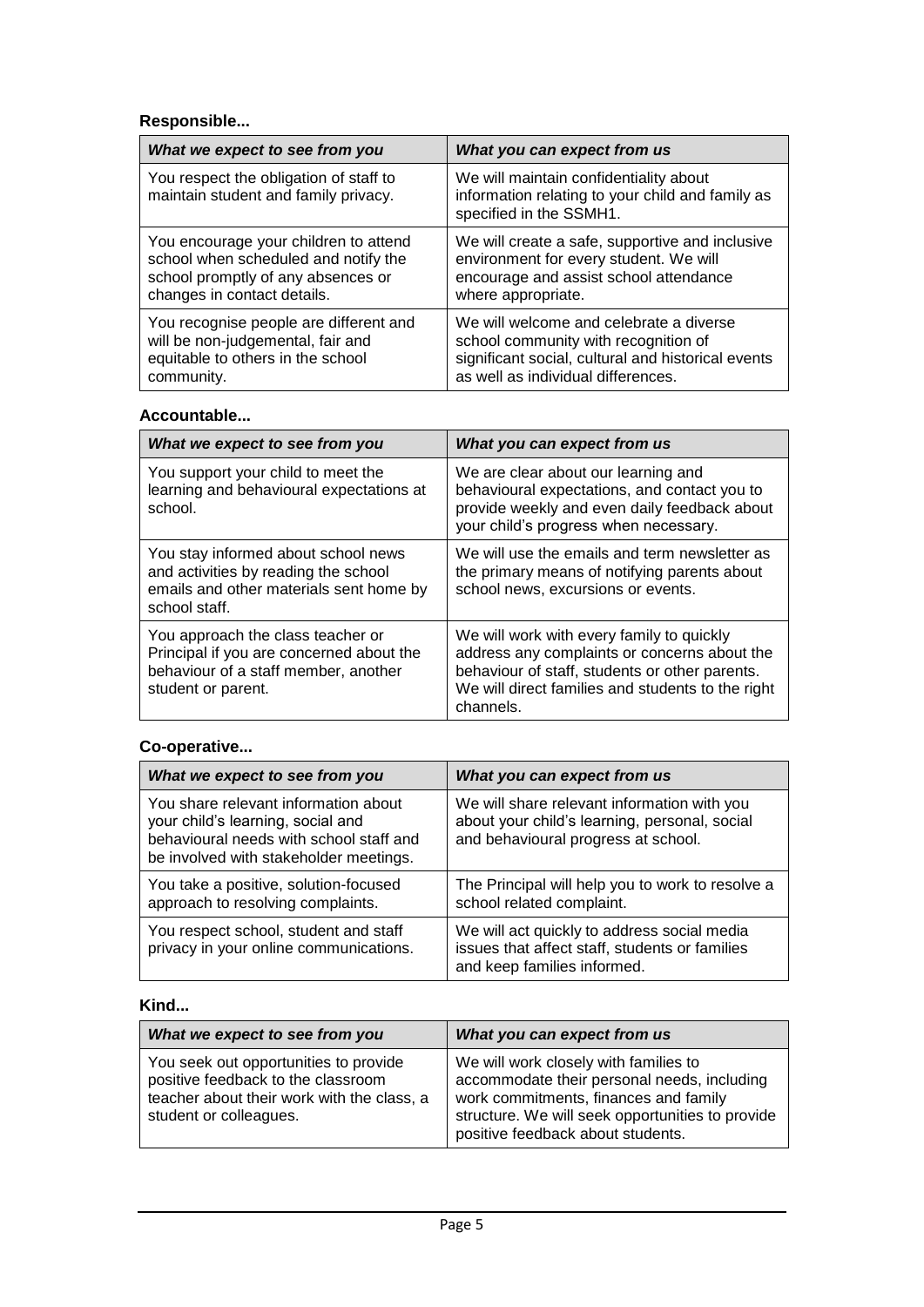## **Consideration of Individual Circumstances**

Staff at Barrett Adolescent School take into account students' individual circumstances, such as their personal and social capabilities, classroom readiness, mental health and wellbeing, religious and cultural considerations, home environment and care arrangements when establishing teaching and learning expectations and responding to inappropriate behaviour.

In considering the individual circumstances of each student, we recognise that the way we teach, the support we provide and the way we respond to students will differ. This reflects the principle of equity, where every student is given the support they need to be successful. This also means that not everyone will be treated the same, because treating everyone the same is not fair. For example, some students need additional support to interpret or understand an expectation. These are all matters that our teachers and Principal consider with each individual student in both the instruction of behaviour and the response to behaviour.

Our teachers are also obliged by law to respect and protect the privacy of individual students. We understand the interest of other students, staff and parents to know how particular individuals are being managed but will only discuss this information with the student's family.

If you have concerns about the behaviour of another student at the school, or the way our staff have responded to their behaviour, please make an appointment with the Principal to discuss the matter.

## **Differentiated and Explicit Teaching**

At Barrett Adolescent School we maintain a supportive and disciplined school environment that provides differentiated teaching to respond to the learning needs of all students. This involves teaching expected behaviours and providing opportunities for students to practise these behaviours. Teachers reinforce expected behaviours, provide feedback and correction, and opportunities for practise and positive reinforcement.

Teachers at Barrett Adolescent School vary what students are taught, how they are taught and how students can demonstrate what they know as part of this differentiated approach to behaviour. These decisions about differentiation are made explicit in the Barrett Support Plan and in response to historical and current data and day-to-day monitoring that indicates the learning needs of students. This data is used to develop Individual Learning Plans for each of our students. This approach enables our teachers to purposefully plan a variety of ways to engage students; assist them to achieve the expected learning; and to demonstrate their learning.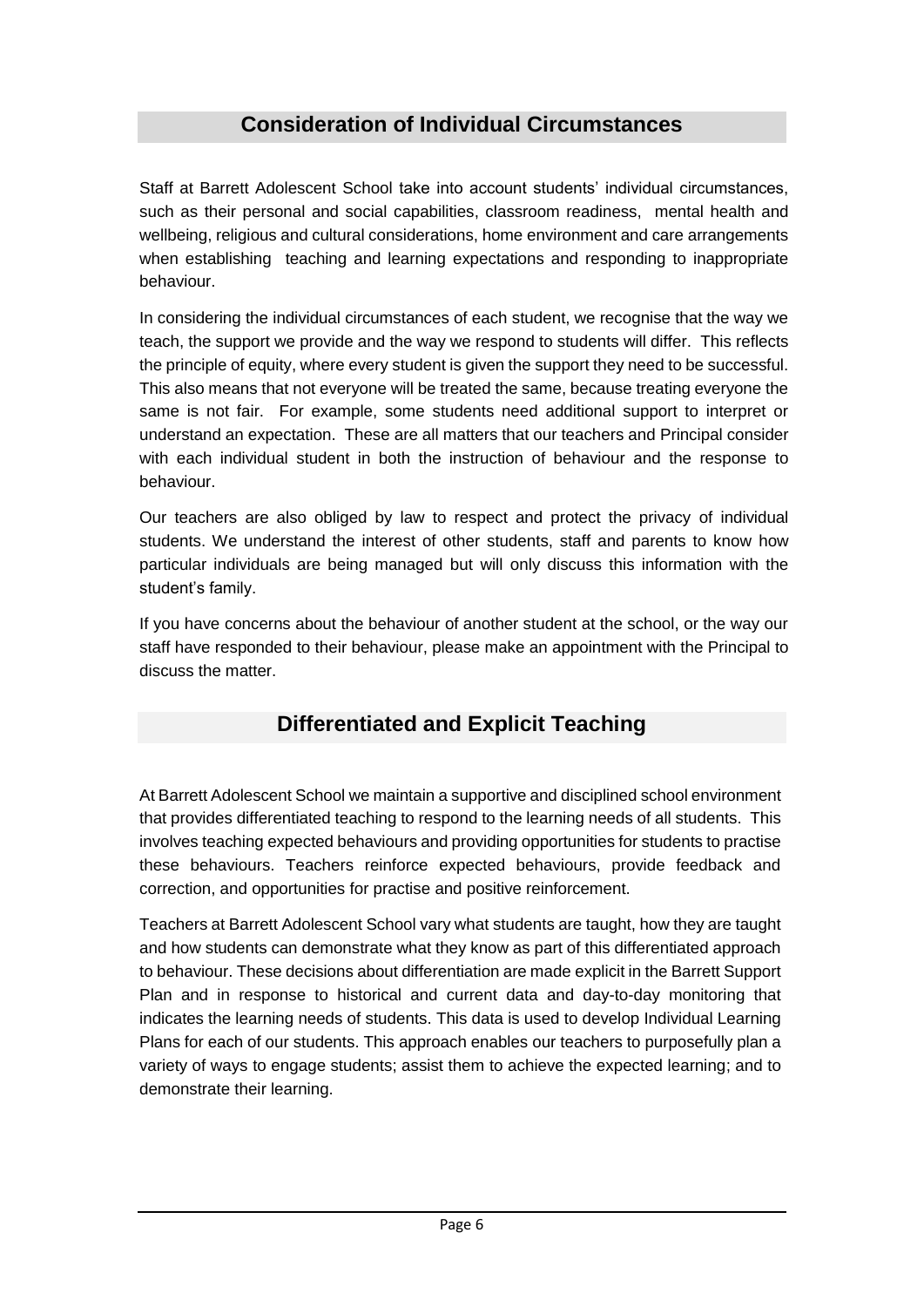# **Focused Teaching**

All students in our school will require additional support to meet learning and behaviour expectations, even after being provided with differentiated and explicit teaching. Focused teaching is provided to help them achieve success.

Focused teaching involves revisiting key learning and behavioural concepts and/or skills and using explicit and structured teaching strategies. Focused teaching provides students with more opportunities to practise skills and multiple opportunities to achieve the intended learning and expected behaviour.

All staff work collaboratively at Barrett Adolescent School to provide focused teaching, and student progress is monitored by the team to identify those who:

- no longer require the additional support
- require ongoing focussed teaching
- require intensive teaching.

### **Learning Environment**

All areas of the Barrett Adolescent School are teaching and learning environments. We consider the Student Code of Conduct to be an opportunity for valuable social learning as well as a means of maximising the success of student learning programs.

Our Student Code of Conduct outlines our system for facilitating positive behaviours and responding to inappropriate and unacceptable behaviours. Through our school plan, shared expectations for student behaviour are plain to everyone. This assists the Barrett Adolescent School to create and maintain a positive and productive learning and teaching environment, where all school community members have clear and consistent expectations and understandings of their role in the educational process.

Our school community has identified the following school rules to teach and promote our high standards of responsible behaviour:

- **Look after yourself**
- **Look after other people**
- **Look after places and property**

They have been agreed upon and endorsed by all staff and members of our school community and are aligned with the values, principles and expected standards outlined in Education Queensland's *Code of School Behaviour*.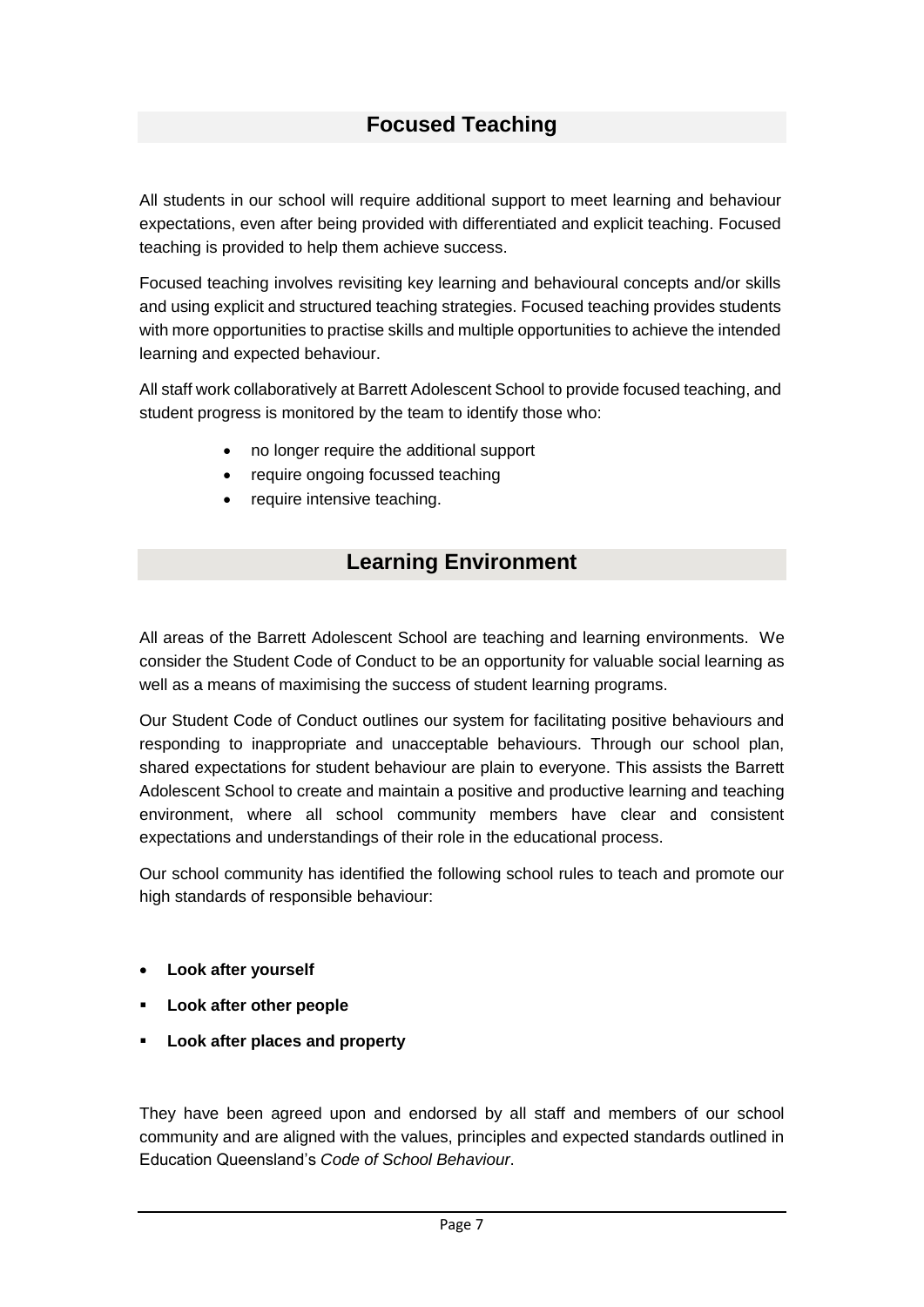All members of the BAC school community are expected to:

- conduct themselves in a lawful, ethical, safe and responsible manner that recognizes and respects the rights of others
- provide safe and supportive learning environments
- provide inclusive and engaging curriculum and teaching
- promote the skills of responsible self-management

Students are expected to:

- participate actively in the school's education programme
- take responsibility for their own behavior and learning
- demonstrate respect for themselves and other members of the school
- behave in a manner that respects the rights of others
- cooperate with teachers and all school staff

Parents/Carers are expected to;

- contribute positively to programmes and behavior support plans that concern their child
- cooperate with the school and show an active interest in the best outcomes for their child

# **Processes for Facilitating Standards of Positive Behaviour and Responding to Unacceptable Behaviour**

Students at the Barrett Adolescent School are encouraged to attend lessons as part of their journey to their next educational setting. While at school each student has their own *Barrett Support Plan* that caters for the wide range of abilities and future pathways. The plan also encourages individuals to expand their range of positive behaviours. Transition planning commences at enrolment and explores pathway options, strengths, goals and career ideas.

### **Universal Behaviour Support**

The first step in facilitating standards of positive behaviour is communicating those standards to all students. Staff emphasise the importance of directly teaching students the behaviours we want them to demonstrate at school and modelling these behaviours. The actions of all the staff at the school are the best quality we can achieve and promote the best interests of the students. In conjunction with young people's independent health professionals, we provide positive and supportive role models to create stimulating and supportive environments.

Communicating behavioural expectations is a form of universal behaviour support - a strategy directed towards all students designed to prevent inappropriate behaviour and provide a framework for responding to unacceptable behaviour. Our teaching skills and practices are continually kept current and we are continually developing and refining curriculum appropriate to the needs of our students.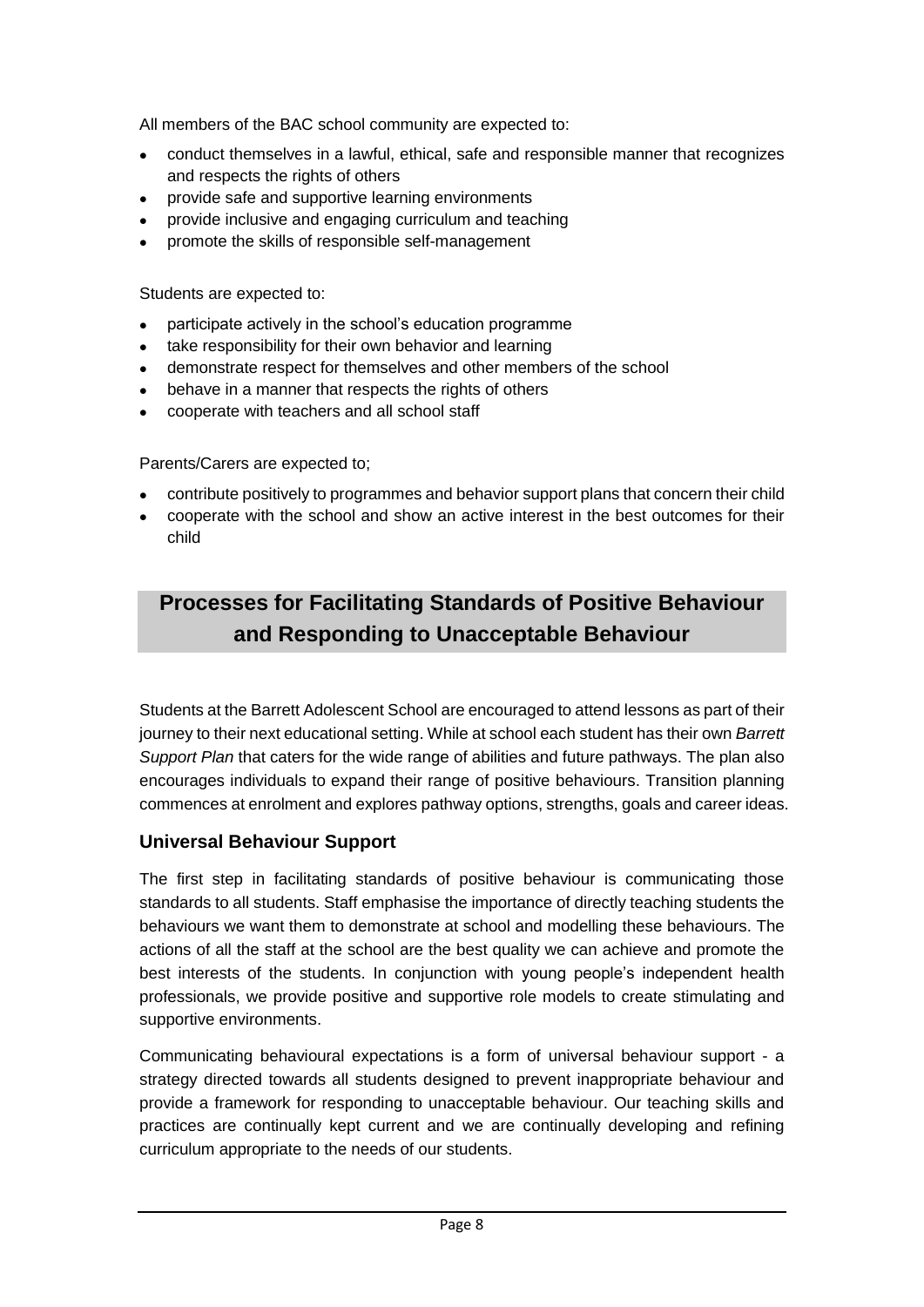The school shows its valuing of the achievements of each student and acknowledges them in weekly and term Newsletters, community engagement, Work Inspirations and end-ofyear / progressive celebrations.

The Barrett Adolescent School implements the following proactive and preventative processes and strategies to support student behaviour:

- Regular provision of information on responsible behaviour to parents via weekly parent e-mails.
- The Barrett Adolescent School's *Responsible Behaviour Plan* for Students is delivered to new students as well as new and relief staff.
- *Barrett Support Plans* developed with students, teachers, health providers and parents/carers - provides a personal framework of positive behaviour expectations and actions that enables staff to provide consistent strategies or adjustments across all learning environments.
- Implementation of specific policies to address the use of personal property technology devices at school: *[Appropriate Use of Mobile Telephones and other Electronic](http://ppr.det.qld.gov.au/education/learning/Pages/Appropriate-Use-of-Mobile-Telephones-and-other-Electronic-Equipment-by-Students.aspx)  [Equipment by Students](http://ppr.det.qld.gov.au/education/learning/Pages/Appropriate-Use-of-Mobile-Telephones-and-other-Electronic-Equipment-by-Students.aspx)*
- Procedures for preventing and responding to incidents of bullying, including cyberbullying and recording incidents for data collection.
- Procedures regarding the use or possession of items that could be considered a selfharm, or harm to others, threat.

The school makes systematic efforts to prevent inappropriate or unacceptable behaviour by teaching and reinforcing expected behaviours on an ongoing basis. When behaviour incidents occur, it is important that consequences are predictable. Our school seeks to ensure that responses to inappropriate or unacceptable behaviour are consistent and proportionate to the nature of the behaviour.

Students whose behaviour is unacceptable can expect consequences ranging from verbal reminders of correct behaviour to enacting actions within our risk management planning, e.g. using personalised strategies such as self-directed periods in the 'chill out' room or a preselected place in the school grounds. The loss of certain privileges may also be a consequence of unacceptable behaviour.

For students requiring further consequences for unacceptable behaviour the school can limit the amount of time spent at school without damaging the relationship between student and school. Time away from school can be used as part of a plan to assist the student to return and repair relationships and most actions occur with the knowledge and guidance of clinicians to support the process.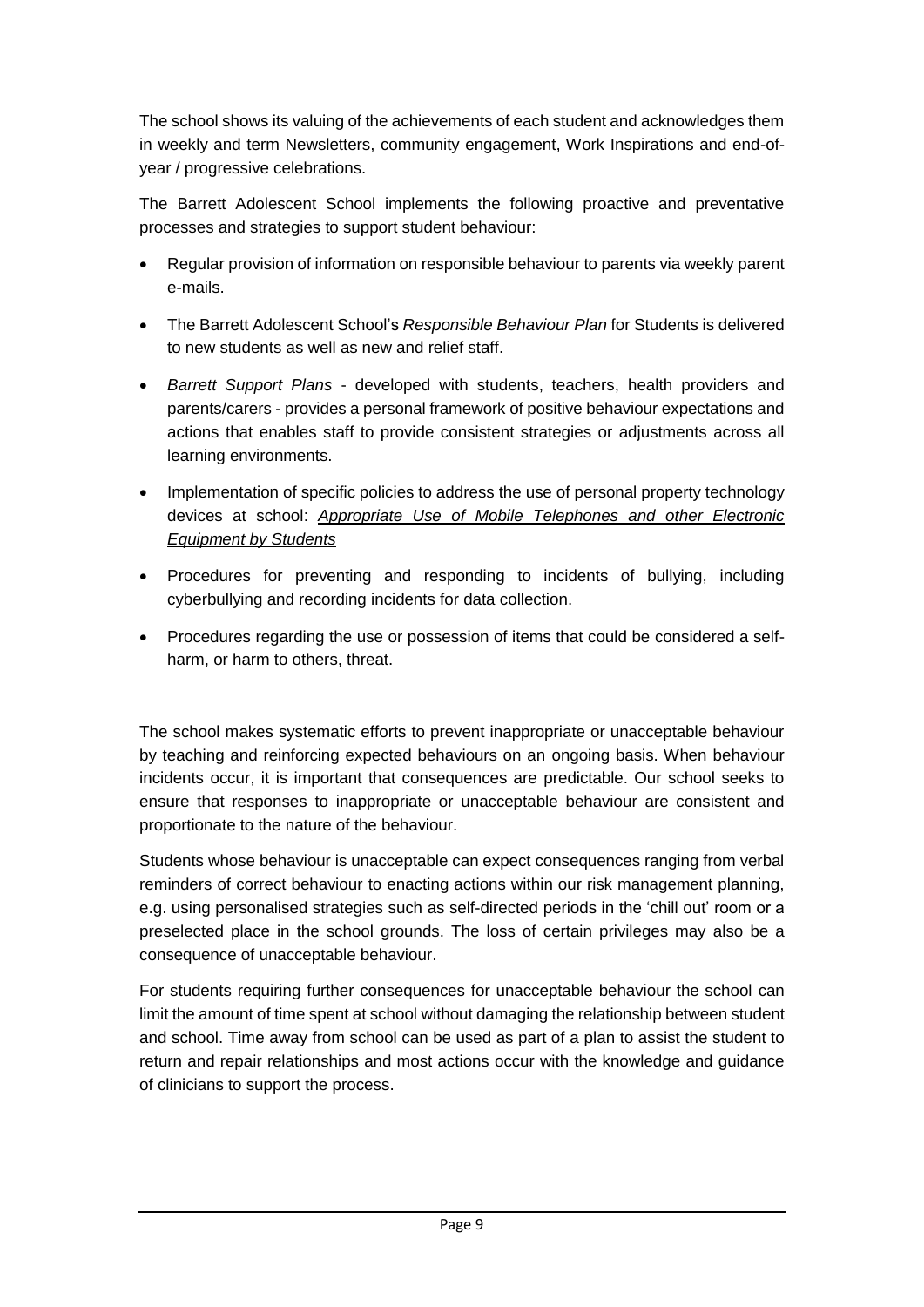### **Emergency Situation or Critical Incident Responses**

Responses to emergencies are dealt with by general emergency plans and *Individual Safety Plans* that are developed to keep the student and others safe. These are designed with input from the health team that looks after the adolescent, and they involve various categories of response. Barrett staff are intensively trained to administer effective techniques to handle behavioural emergencies. They are regularly upgraded in these techniques through training in programmes such as Management of Actual or Potential Aggression which develops skills about communicating with aggressive young people and de-escalating aggression. A specialised delivery of this course is managed by a trained staff member from the G.R.I.T. programme. The course covers strategies to provide protection and restraint so that both the young person and the staff remain safe during physically aggressive events that can be a part of dissociation and/or dysregulation. The training of the majority of staff is important because consistency ensures that actions taken are responsive to the safety and well-being of students and staff.

An **emergency situation or critical incident** is defined as an occurrence that is sudden, urgent, and usually unexpected, or an occasion requiring immediate action.

**Severe unacceptable behaviour** is defined as behaviour of such intensity, frequency, or duration that the physical safety and well-being of the student or others is likely to be placed at serious risk.

After a severe episode the student needs to spend time away from school contacting their clinical provider and regulating their emotions before they return. If the emergency services are involved or a hospital stay is necessary a 24 hour period away from school allows for the regaining of regulation and the seeking of psychological advice.

## **Network of Student Support**

Our school has strong ties and integration with health teams. The network of personnel providing support for students includes teachers, administrators, Senior Guidance Officers, Guidance Officers, parents, health teams and individual psychologists, speech therapists, social workers, occupational therapists, psychiatrists, GPs, Aboriginal and Torres Strait Islander support groups, refugee services, forensic specialists and chaplaincy service.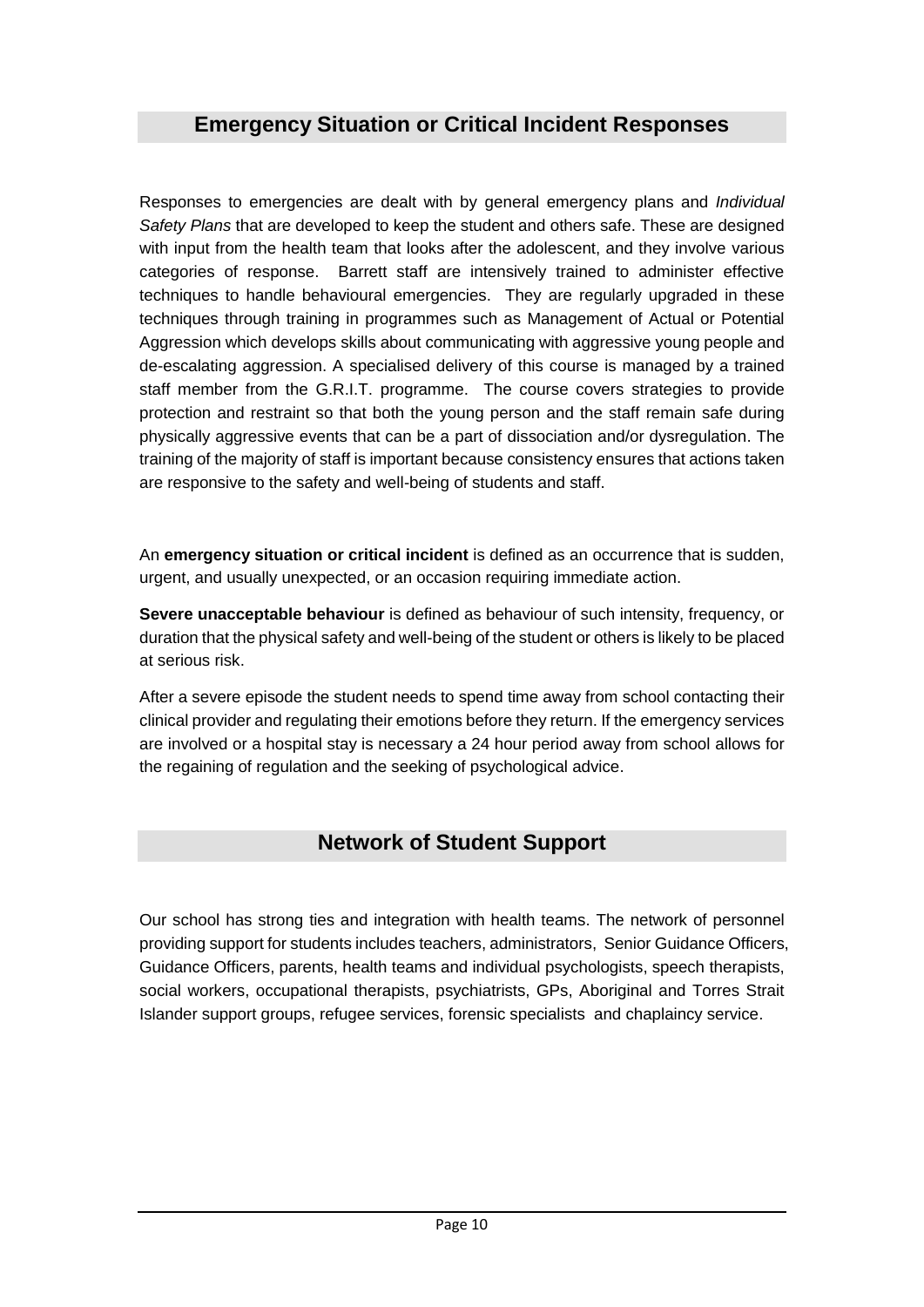# School Policies

Barrett Adolescent School has tailored school policies designed to ensure students, staff and visitors work cooperatively to create and maintain a supportive and safe learning environment. Please ensure that you familiarise yourself with the responsibilities for students, staff and visitors outlined in the following policies:

- Temporary removal of student property
- Use of mobile phones and other devices by students
- Preventing and responding to bullying
- Appropriate use of social media

#### **Temporary Removal of Student Property**

The removal of any property in a student's possession may be necessary to promote the caring, safe and supportive learning environment of the school, and to maintain and foster mutual respect between all state school staff and students. The *Temporary removal of student property by school staff procedure* outlines the processes, conditions and responsibilities for state school Principals and school staff when temporarily removing student property.

In determining what constitutes a reasonable time to retain student property, the Principal or state school staff will consider:

- the condition, nature or value of the property
- the circumstances in which the property was removed
- the safety of the student from whom the property was removed, other students or staff members
- good management, administration and control of the school.

The Principal or state school staff determine when the temporarily removed student property can be returned, unless the property has been handed to the Queensland Police Service.

The following items are explicitly prohibited at Barrett Adolescent School and will be removed if found in a student's possession:

- illegal items or weapons (e.g. guns, knives\*, chains)
- imitation guns or weapons
- potentially dangerous items (e.g. blades, rope)
- drugs\*\* (including tobacco)
- alcohol
- aerosol deodorants or cans (including spray paint)
- explosives (e.g. fireworks, flares, sparklers)
- flammable solids or liquids (e.g. fire starters, mothballs, lighters)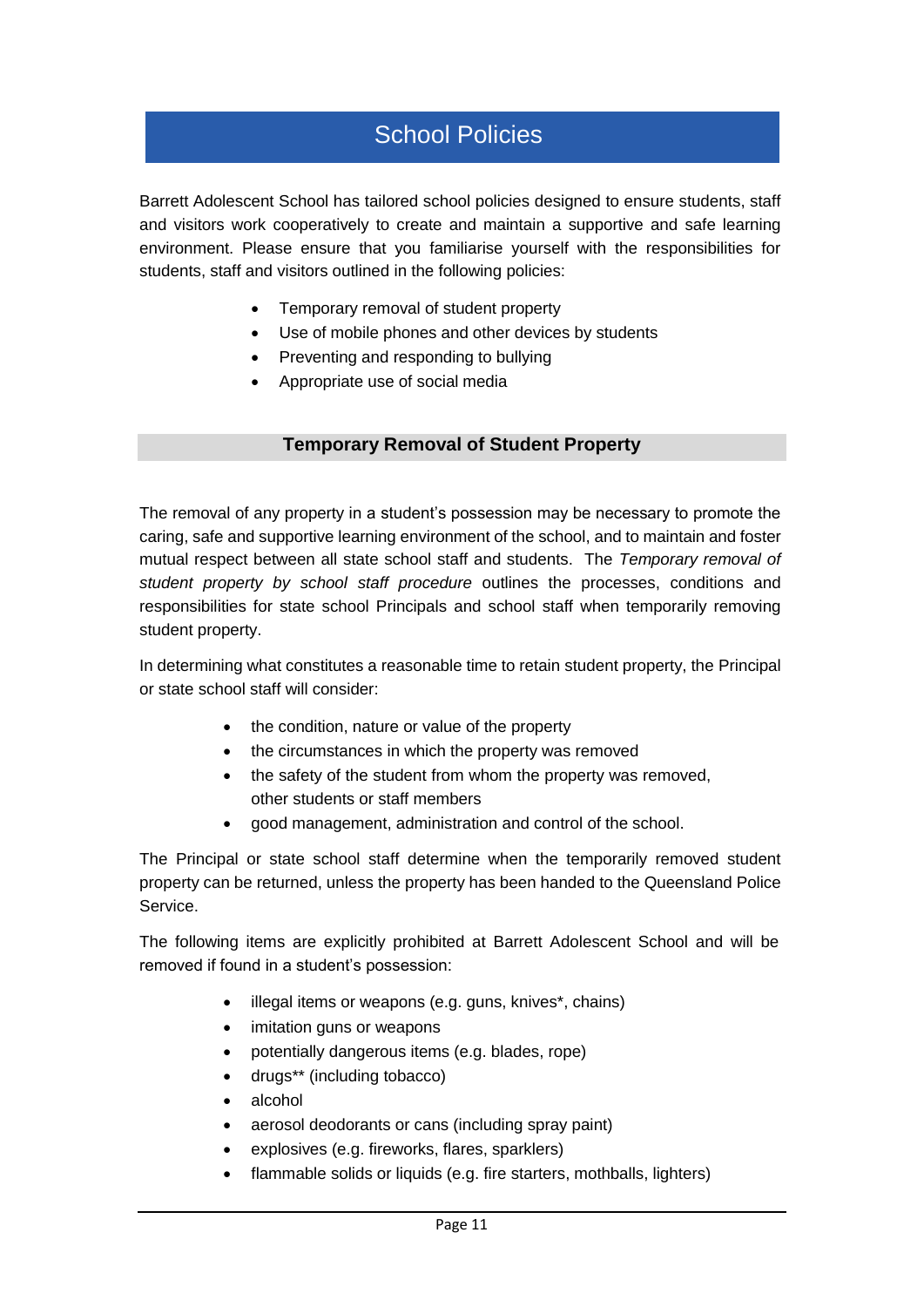- poisons (e.g. weed killer, insecticides)
- inappropriate or offensive material (e.g. racist literature, pornography, extremist propaganda).

\* No knives of any type are allowed at school, including flick knives, ballistic knives, sheath knives, push daggers, trench knives, butterfly knives, star knives, butter knives, fruit knives or craft knives, or any item that can be used as a weapon, for example a chisel. Knives needed for school activities will be provided by the school, and the use of them will be supervised by school staff. In circumstances where students are required to have their own knives or sharp tools for particular subjects or vocational courses, the school will provide information about the procedures for carrying and storing these items at school.

\*\* The administration of medications to students by school staff is only considered when a prescribing health practitioner has determined that it is necessary or when there is no other alternative in relation to the treatment of a specific health need. Schools require medical authorization to administer any medication to students (**including over-the-counter medications such as paracetamol or alternative medicines**).

#### **RESPONSIBILITES -**

**State school staff** at Barrett Adolescent School:

- do not require the student's consent to search school property such as lockers, desks or laptops that are supplied to the student through the school;
- may seize a student's bag where there is suspicion that the student has a dangerous item (for example, a knife) in their school bag, prior to seeking consent to search from a parent or calling the police;
- consent from the student or parent is required to examine or otherwise deal with the temporarily removed student property. For example, staff who temporarily remove a mobile phone from a student are not authorised to unlock the phone or to read, copy or delete messages stored on the phone;
- there may, however, be emergency circumstances where it is necessary to search a student's property without the student's consent or the consent of the student's parents (e.g. to access an EpiPen for an anaphylactic emergency);
- consent from the student or parent is required to search the person of a student (e.g. pockets or shoes). If consent is not provided and a search is considered necessary, the police and the student's parents should be called to make such a determination.

**Parents** of students at Barrett Adolescent School:

- ensure your children do not bring property onto schools grounds or other settings used by the school (e.g. camp, sporting venues) that:
	- o is prohibited according to the Barrett Adolescent School Student Code of **Conduct**
	- o is illegal
	- o puts the safety or wellbeing of others at risk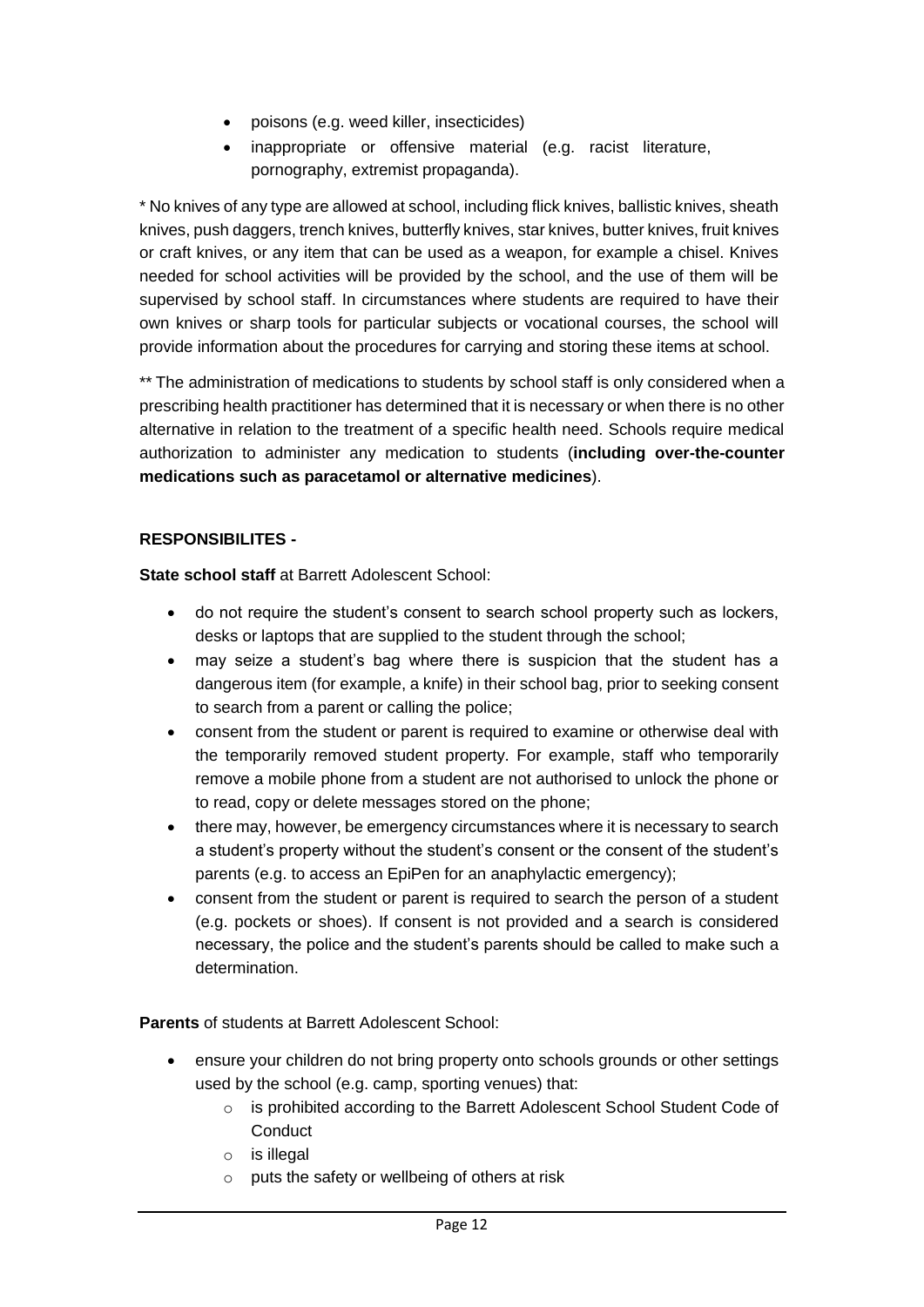- $\circ$  does not preserve a caring, safe, supportive or productive learning environment
- o does not maintain and foster mutual respect;
- collect temporarily removed student property as soon as possible after they have been notified by the Principal or state school staff that the property is available for collection.

#### **Students** of Barrett Adolescent School:

- do not bring property onto school grounds or other settings used by the school (e.g. camp, sporting venues) that:
	- o is prohibited according to the Barrett Adolescent School Code of Conduct
	- o is illegal
	- o puts the safety or wellbeing of others at risk
	- $\circ$  does not preserve a caring, safe, supportive or productive learning environment
	- o does not maintain and foster mutual respect;
- collect their property as soon as possible when advised by the Principal or state school staff it is available for collection.

### **Use of Mobile Phones and Other Devices by Students**

Digital literacy refers to the skills needed to live, learn and work in a society where communication and access to information is dominated by digital technologies like mobile phones. However, the benefits brought about through these diverse technologies can be easily overshadowed by deliberate misuse which harms others or disrupts learning.

In consultation with the broader school community, Barrett Adolescent School has determined that explicit teaching of responsible use of mobile phones and other devices is a critical component of digital literacy. The knowledge and confidence to navigate and use these technologies safely while developing digital literacy is a responsibility shared between parents, school staff and students.

It is also agreed that time and space should be provided at school where technology is discouraged and students are encouraged to engage in other social learning and development activities Please respect the community agreed expectations and work towards limiting time on devices.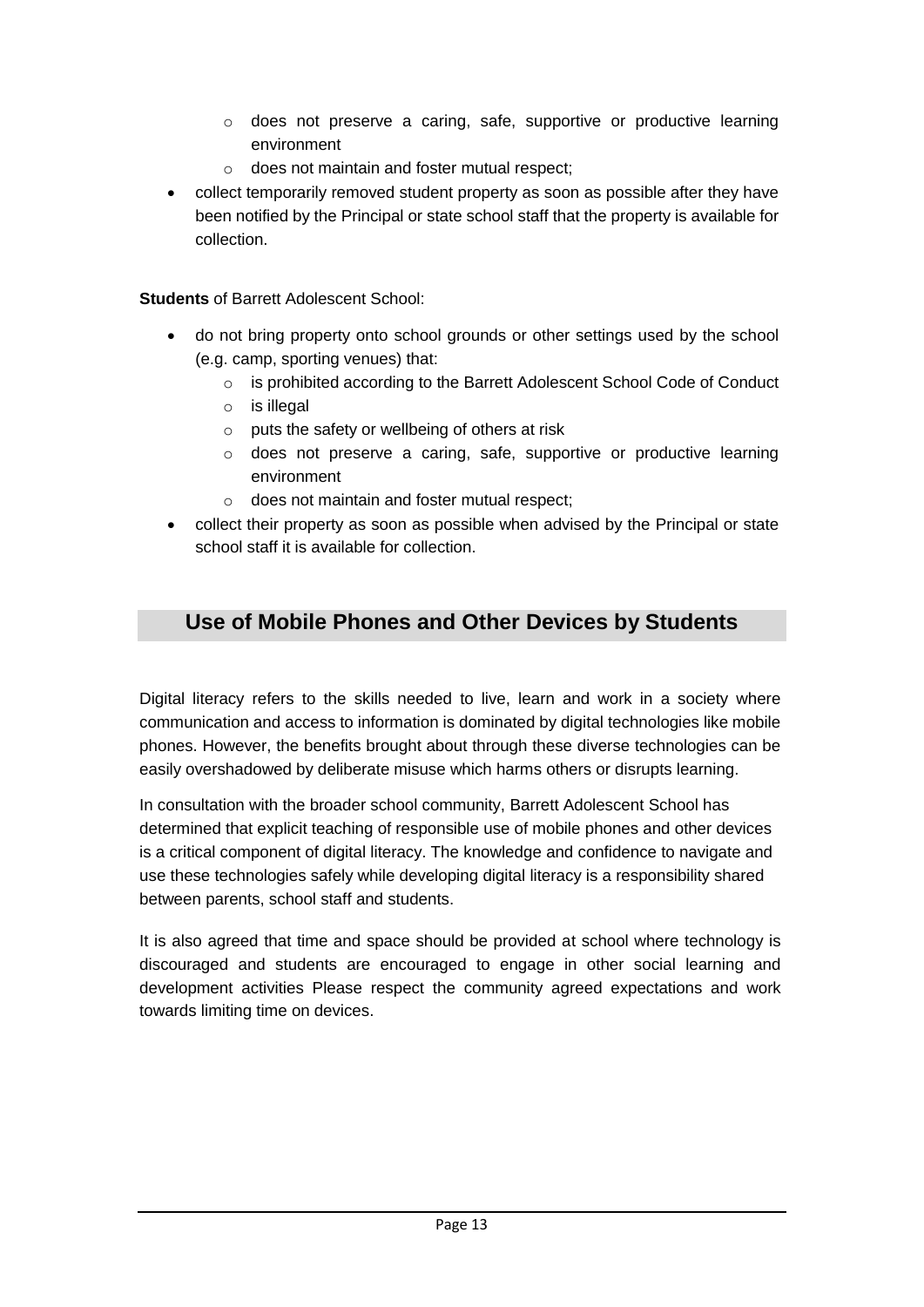# **Responsibilities**

It is **acceptable** for students at Barrett Adolescent School to:

- use mobile phones or other devices for
	- o assigned class work and assignments set by teachers
	- o developing appropriate literacy, communication and information skills
	- o authoring text, artwork, audio and visual material for publication on the intranet or internet for educational purposes as supervised and approved by the school
	- o conducting general research for school activities and projects
	- o communicating or collaborating with other students, teachers, parents or experts in relation to school work
	- o accessing online references such as dictionaries, encyclopaedias, etc.
	- o researching and learning through the department's eLearning environment
- be courteous, considerate and respectful of others when using a mobile device
- switch off and place the mobile device out of sight during classes if possible, and during lunch breaks if possible, unless the device is being used in a teacher directed activity to enhance learning
- seek teacher's approval where they wish to use a mobile device under special circumstances.
- All students are individually assessed by their clinical care providers who may recommend that the student retain phones for self-regulation purposes.

It is **unacceptable** for students at Barrett Adolescent School to:

- use a mobile phone or other devices in an unlawful manner
- download, distribute or publish offensive messages or pictures
- use obscene, inflammatory, racist, discriminatory or derogatory language
- use language and/or threats of violence that may amount to bullying and/or harassment, or even stalking
- insult, harass or attack others or use obscene or abusive language
- deliberately waste printing and internet resources
- damage computers, printers or network equipment
- commit plagiarism or violate copyright laws
- ignore teacher directions for the use of social media, online email and internet chat
- send chain letters or spam email (junk mail)
- knowingly download viruses or any other programs capable of breaching the department's network security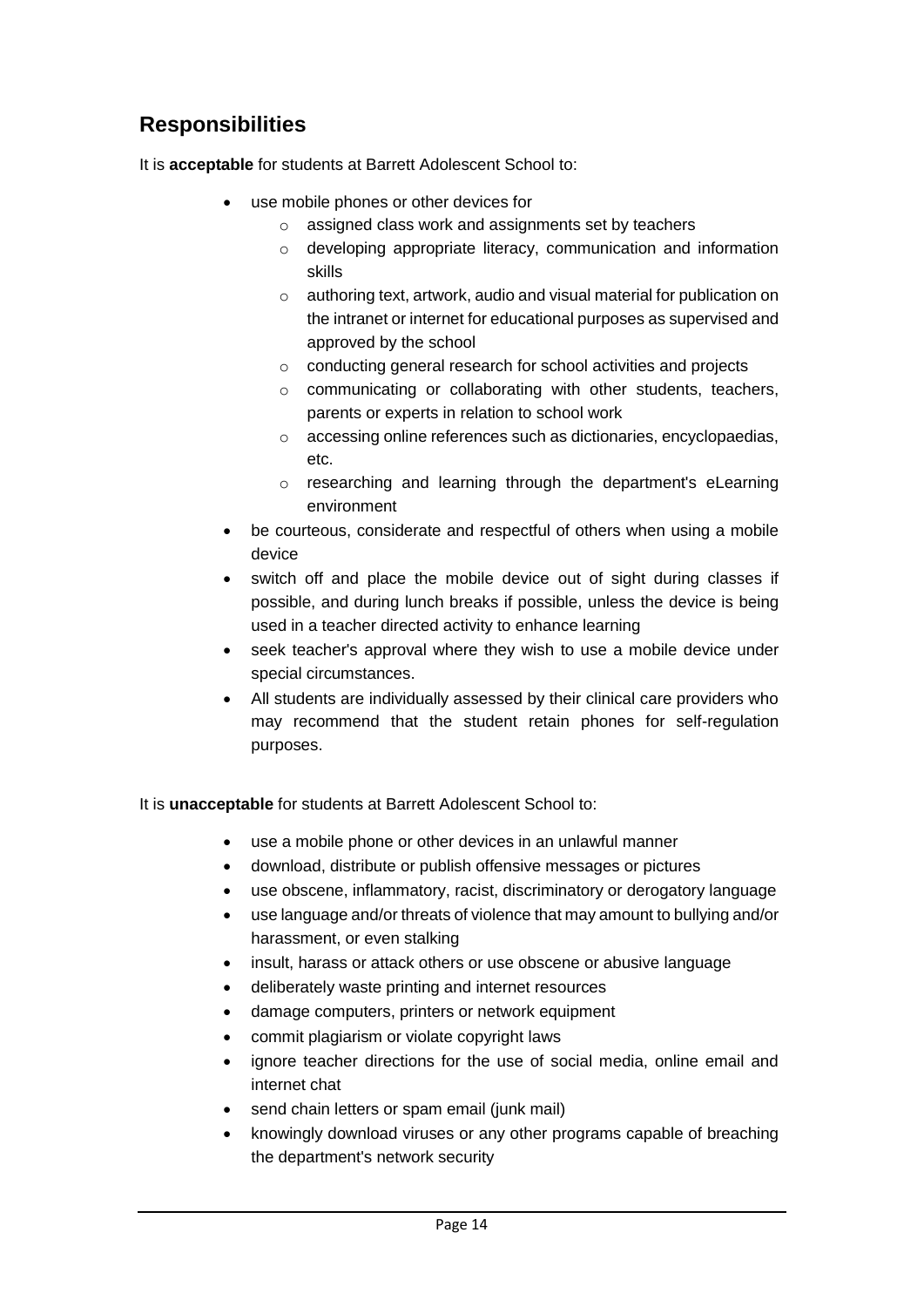- use in-phone cameras anywhere a normal camera would be considered inappropriate, such as in change rooms or toilets
- invade someone's privacy by recording personal conversations or daily activities and/or the further distribution (e.g. forwarding, texting, uploading, Bluetooth use etc.) of such material
- use a mobile phone (including those with Bluetooth functionality) to cheat during exams or assessments
- take into, or use, mobile devices at exams or during class assessment unless expressly permitted by school staff.

At all times students, while using ICT facilities and devices supplied by the school, will be required to act in line with the requirements of the Barrett Adolescent School Student Code of Conduct.

In addition students and their parents should:

- understand the responsibility and behaviour requirements (as outlined by the school) that come with accessing the department's ICT network facilities
- ensure they have the skills to report and discontinue access to harmful information if presented via the internet or email
- be aware that:
	- o access to ICT facilities and devices provides valuable learning experiences for students and supports the school's teaching and learning programs
	- o the school is not responsible for safeguarding information stored by students on departmentally-owned student computers or mobile devices
	- o schools may remotely access departmentally-owned student computers or mobile devices for management purposes
	- o students who use a school's ICT facilities and devices in a manner that is not appropriate may be subject to disciplinary action by the school, which could include restricting network access
	- o despite internal departmental controls to manage content on the internet, illegal, dangerous or offensive information may be accessed or accidentally displayed
	- o teachers will always exercise their duty of care, but avoiding or reducing access to harmful information also requires responsible use by the student.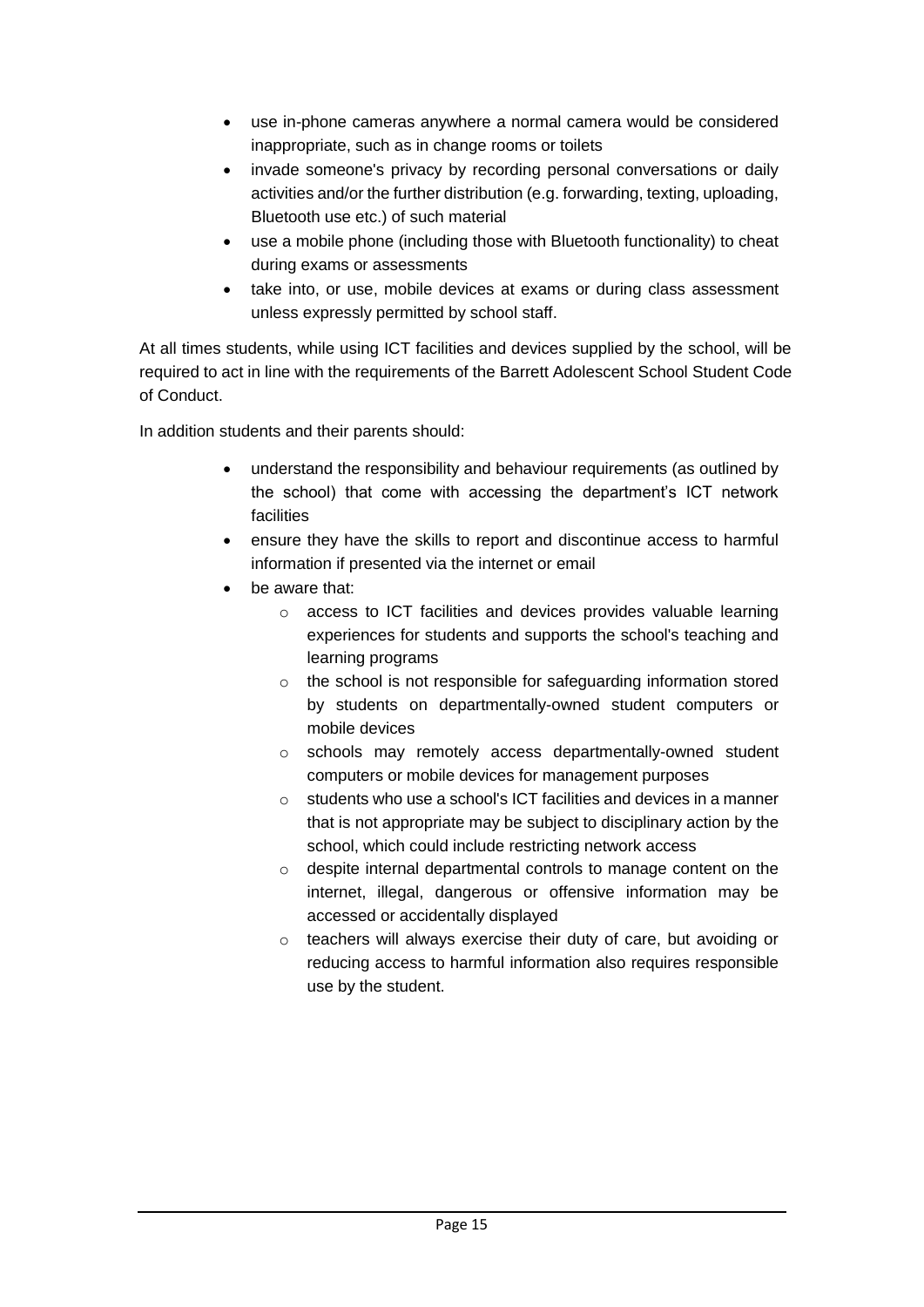### **Preventing and Responding to Bullying**

Barrett Adolescent School uses the *[Australian Student Wellbeing Framework](https://studentwellbeinghub.edu.au/resources/detail?id=dd6b5222-d5c5-6d32-997d-ff0000a69c30)* to promote positive relationships and the wellbeing of all students, staff and visitors at the school.

Our staff know student learning is optimised when they feel connected to others and experience safe and trusting relationships. Students who feel secure are more likely to be active participants in their learning and to achieve better physical, emotional, social and educational outcomes. Teachers who feel valued and supported are more likely to engage positively with students and build stronger connections within the school community. Parents who are positively engaged with their child's education leads to improved student self-esteem, attendance and behaviour at school. Enhancing the wellbeing of students and their educators delivers overall long-term social, health and economic benefits to the Australian community.

Barrett Adolescent School gives all of our students a voice, during meetings regularly held as part of our Health and Wellbeing lesson. Barrett promotes strategies to improve student wellbeing, safety and learning outcomes. This aligns to the core elements of the Australian Student Wellbeing Framework:



#### **1. Leadership**

Principals and school leaders playing an active role in building a positive learning environment where the whole school community feels included, connected, safe and respected.

#### **2. Inclusion**

All members of the school community actively participating in building a welcoming school culture that values diversity, and fosters positive, respectful relationships.

#### **3. Student voice**

Students actively participate in their own learning and wellbeing, feel connected and use their social and emotional skills to be respectful, resilient and safe.

#### **4. Partnerships**

Families and communities collaborating as partners with the school to support student learning, safety and wellbeing.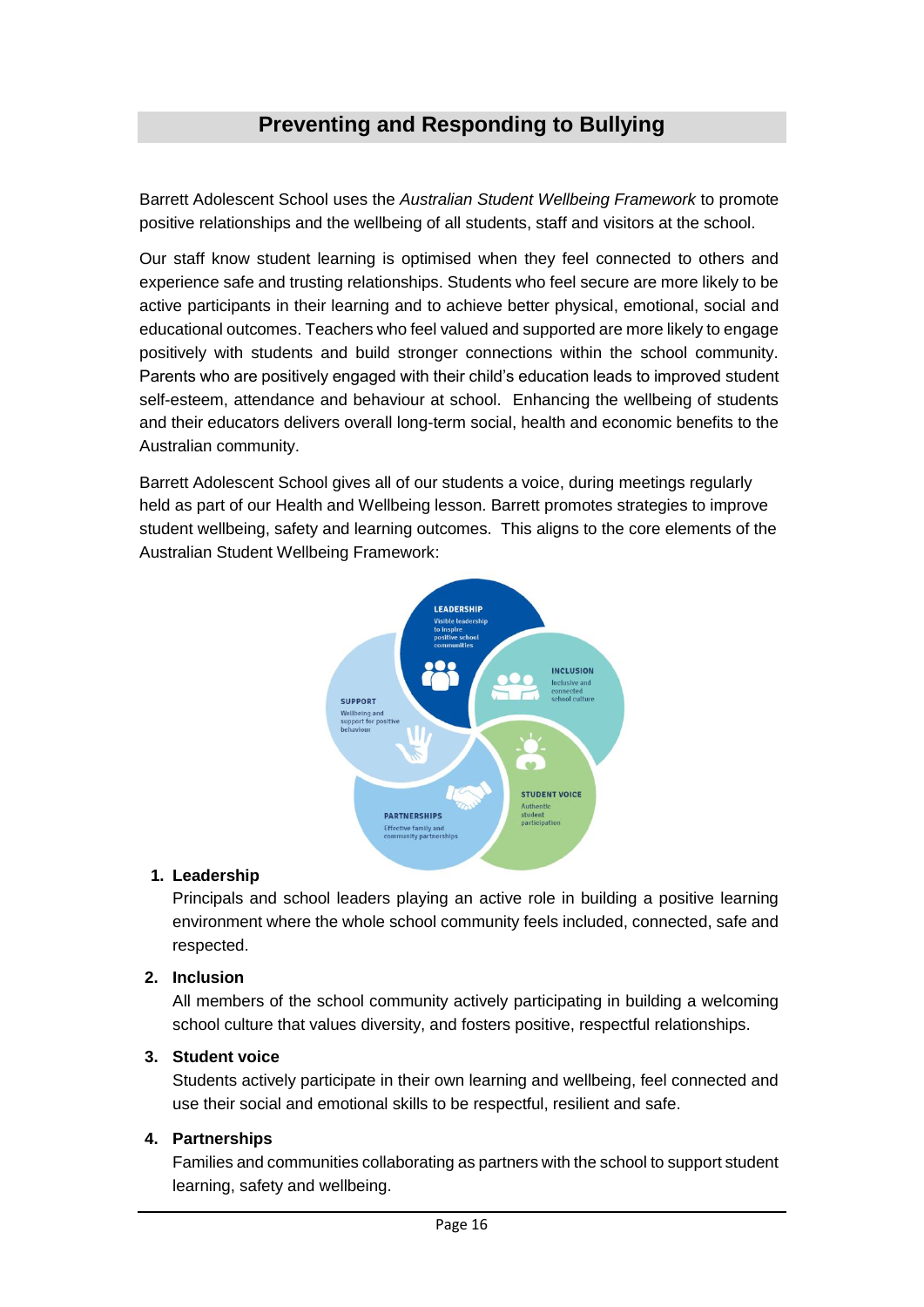#### **5. Support**

School staff, students and families sharing and cultivating an understanding of wellbeing and positive behaviour and how this supports effective teaching and learning.

A priority for the all students is contributing to the implementation of strategies that enhance wellbeing, promote safety and counter violence, bullying and abuse in all online and physical spaces. The engagement of young people in the design of technology information and digital education programs for parents was a key recommendation from the [Queensland Anti-Cyberbullying Taskforce report](https://campaigns.premiers.qld.gov.au/antibullying/taskforce/) in 2018, and at Barrett Adolescent School we believe students should be at the forefront of advising staff, parents and the broader community about emerging issues and practical solutions suitable to different contexts.

We are also partnering with *Stymie,* the co-ordinator of whom is the 2020 recipient of the Queenslander of the Year, to make the reporting of bullying more accessible for all members of our community.

The agreed national definition for Australian schools describes bullying as:

- ongoing and deliberate misuse of power in relationships through repeated verbal, physical and/or social behaviour that intends to cause physical, social and/or psychological harm;
- involving an individual or a group misusing their power, or perceived power, over one or more persons who feel unable to stop it from happening;
- happening in person or online, via various digital platforms and devices and it can be obvious (overt) or hidden (covert). Bullying behaviour is repeated, or has the potential to be repeated, over time (for example, through sharing of digital records);
- having immediate, medium and long-term effects on those involved, including bystanders. Single incidents and conflict or fights between equals, whether in person or online, are not defined as bullying.

Behaviours that do not constitute bullying include:

- mutual arguments and disagreements (where there is no power imbalance)
- not liking someone or a single act of social rejection
- one-off acts of meanness or spite
- isolated incidents of aggression, intimidation or violence.
- However, these conflicts are still considered serious and need to be addressed and resolved. Our staff will work to quickly respond to any matters raised of this nature in collaboration with students and parents.
- The following flowchart explains the actions Barrett Adolescent School teachers will take when they receive a report about student bullying, including bullying which may have occurred online or outside of the school setting. Please note that the indicative timeframes will vary depending on the professional judgment of teachers who receive the bullying complaint and their assessment of immediate risk to student/s.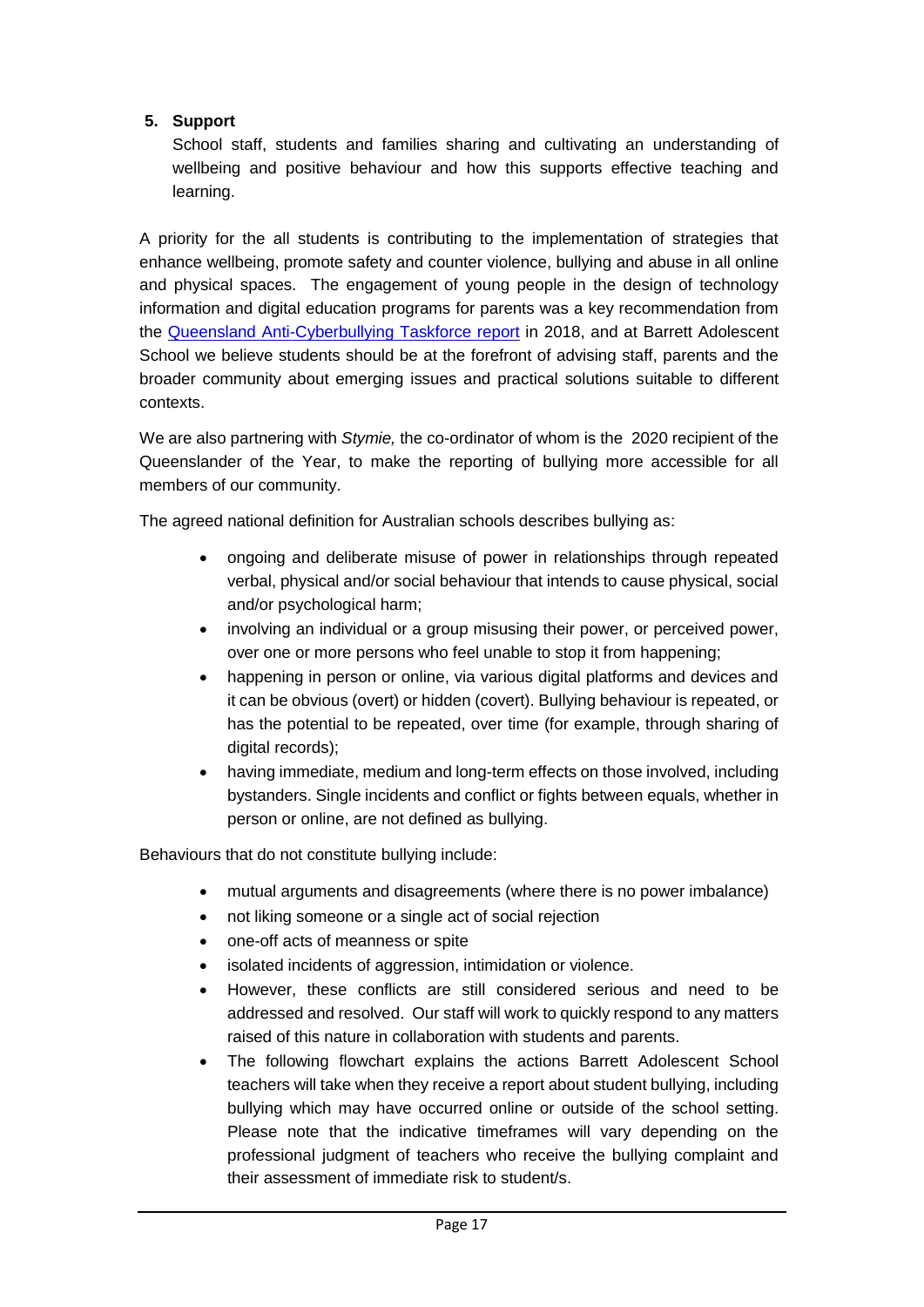# **Barrett Adolescent School - Bullying Response Flowchart**

Note these timelines may be adjusted depending on the unique circumstances and risk associated with each situation. This is at the professional judgment of the staff involved. Timeframes should be clearly discussed and agreed with student and family.

### **Key contact for students and parents to report bullying: Principal – Deborah Rankin, 3848 5985**

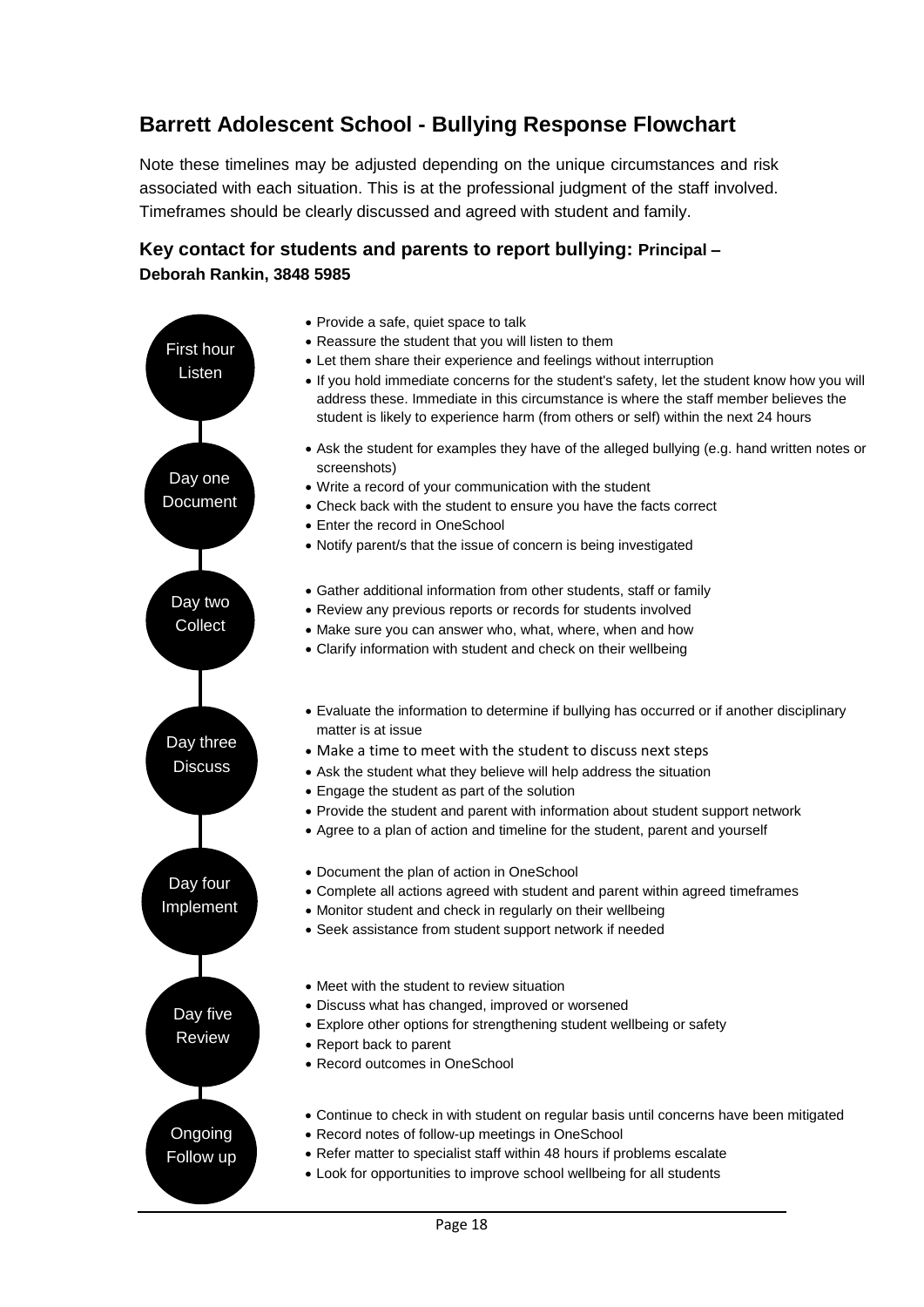# **Cyberbullying**

Cyberbullying is treated at Barrett Adolescent School with the same level of seriousness as in-person bullying. The major difference with cyberbullying however, is that unlike inperson bulling, cyberbullying follows students into their community, their homes and their bedrooms, giving them no opportunity to escape the harassment or abuse during the evening, weekends or holidays.

In the first instance, students or parents who wish to make a report about cyberbullying should approach their Case Manager, Guidance Officer or Principal and they also need to inform their Clinical Care Provider.

It is important for students, parents and staff to know that state school Principals have the authority to take action to address student behaviours that occur outside of school hours or school grounds. This includes cyberbullying. Parents and students who have concerns about cyberbullying incidents occurring during school holidays should immediately seek assistance through the [Office of the e-Safety Commissioner](https://www.esafety.gov.au/) or the Queensland Police Service.

Students enrolled at Barrett Adolescent School may face in-school action such as changing timetables, and parental involvement. This includes behaviour such as cyberbullying which occurs outside of school hours or settings, for example on the weekend or during school holidays. It also applies to inappropriate online behaviour of enrolled students that is directed towards other community members or students from other school sites.

Parents or other stakeholders who engage in inappropriate online behaviour towards students, staff or other parents may be referred to the Office of the e-Safety Commissioner and/or the Queensland Police Service. State school staff will be referred for investigation to the Integrity and Employee Relations team in the Department of Education. Any questions or concerns about the school process for managing or responding to cyberbullying should be directed to the Principal.

### **Cybersafety and Reputation Management (CRM)**

The Department of Education employs a dedicated team of experts to assist in maintaining the integrity of the department's reputation with regards to cybersafety and reputation management issues, effectively leading the development and implementation of departmental cybersafety processes.

This team provides **direct support for schools** to respond to concerns of inappropriate online behaviour and misuse of information and communication technology.

The team provides a [guide for parents](http://behaviour.education.qld.gov.au/SiteCollectionDocuments/cybersafety/cyberbullying-cybersafetyprintfriendlyguide.pdf) with important information about cybersafety and cyberbullying, and suggestions about what you can do if your child is a target or responsible for inappropriate online behaviour.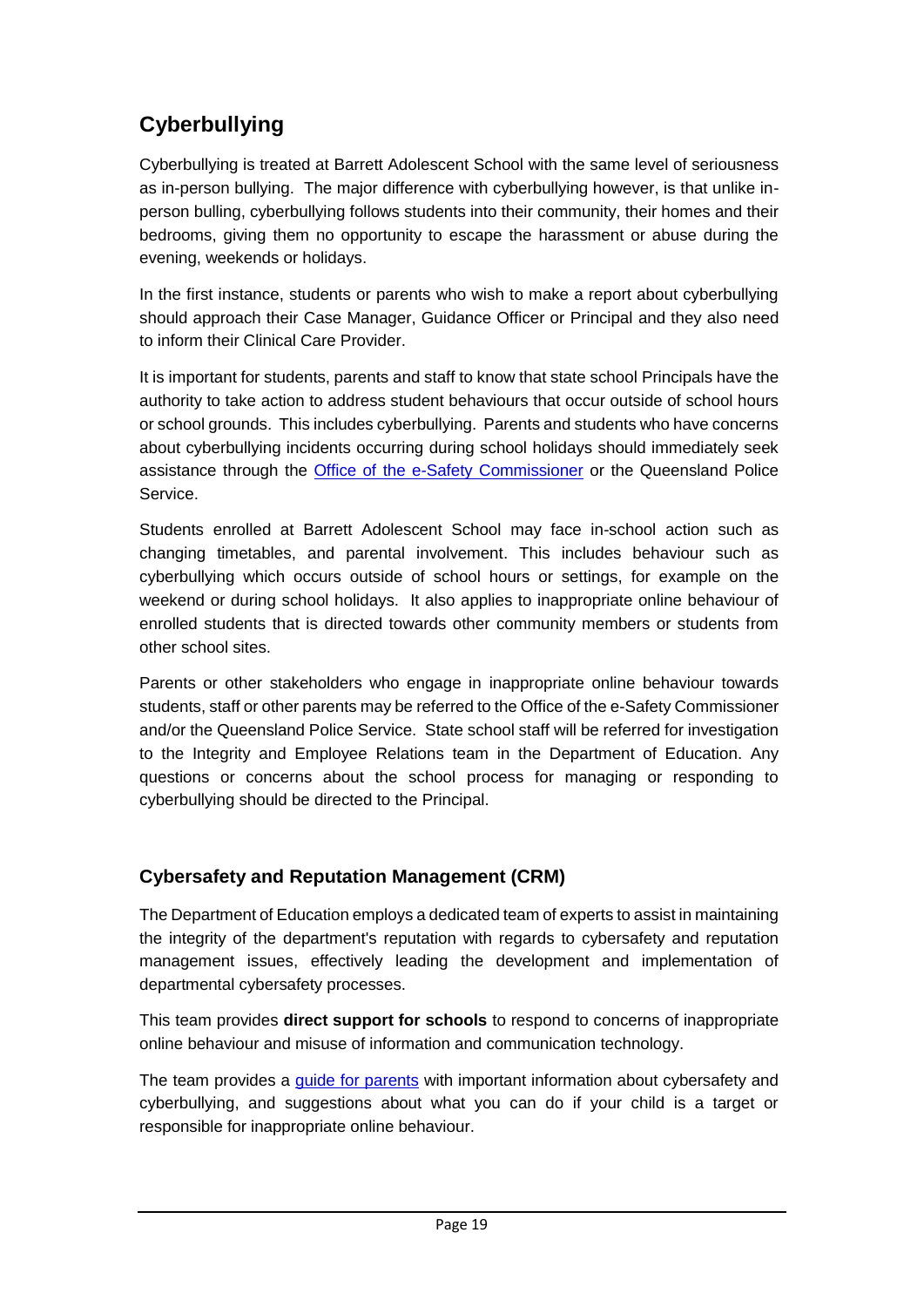The team has also developed a [Cyberbullying and reputation management](http://behaviour.education.qld.gov.au/SiteCollectionDocuments/cybersafety/cyberbullying-reputation-management-guidelines.pdf) (Department employees only) resource to assist Principals in incident management.

For more information about cybersafety sessions at your school, or for assistance with issues relating to online behaviour, contact the [team](https://intranet.qed.qld.gov.au/EducationDelivery/educationandict/cybersafetyandReputationmanagement) (Department employees only).

#### **Student Intervention and Support Services**

Barrett Adolescent School recognises the need to provide intervention and support to all students involved in incidents of bullying, including cyberbullying.

Students who have been subject or witness to bullying have access to a range of internal support staff such as their case manager, guidance officer, and Principal. Students are, however, also encouraged to approach any staff member with whom they feel comfortable sharing their concerns, regardless of their role in the school. All staff at Barrett Adolescent School are familiar with the response expectations to reports of bullying, and will act quickly to ensure students' concerns are addressed. Depending on the nature of the reported bullying incident, a formal plan of action may be developed and documented to support the implementation of strategies to assist the student. Students are also encouraged to seek assistance from their family and their clinical care provider.

Students who engage in bullying behaviours towards others will also be provided with support to assist them to use more socially acceptable and appropriate behaviours in their interactions.

### **Appropriate Use of Social Media**

The internet, mobile phones and social media provide wonderful opportunities for students to network and socialise online. While these technologies provide positive platforms for sharing ideas, they also have the potential to cause pain and suffering to individuals, groups or even whole communities.

It's important to remember that sometimes negative comments posted about the school community have a greater impact than expected. This guide offers some information about how to use social media in relation to comments or posts about the school community. Reputations of students, teachers, schools, Principals and even parents can be permanently damaged — and in some cases, serious instances of inappropriate online behaviour are dealt with by police and the court system.

Being aware of a few simple strategies can help keep the use of social media positive and constructive:

- Before you post something online, ask yourself if the community or individual really need to know. Is it relevant, positive and helpful?
- Remember that what you post online is a direct reflection of who you are. People will potentially form lasting opinions of you based on what you post online.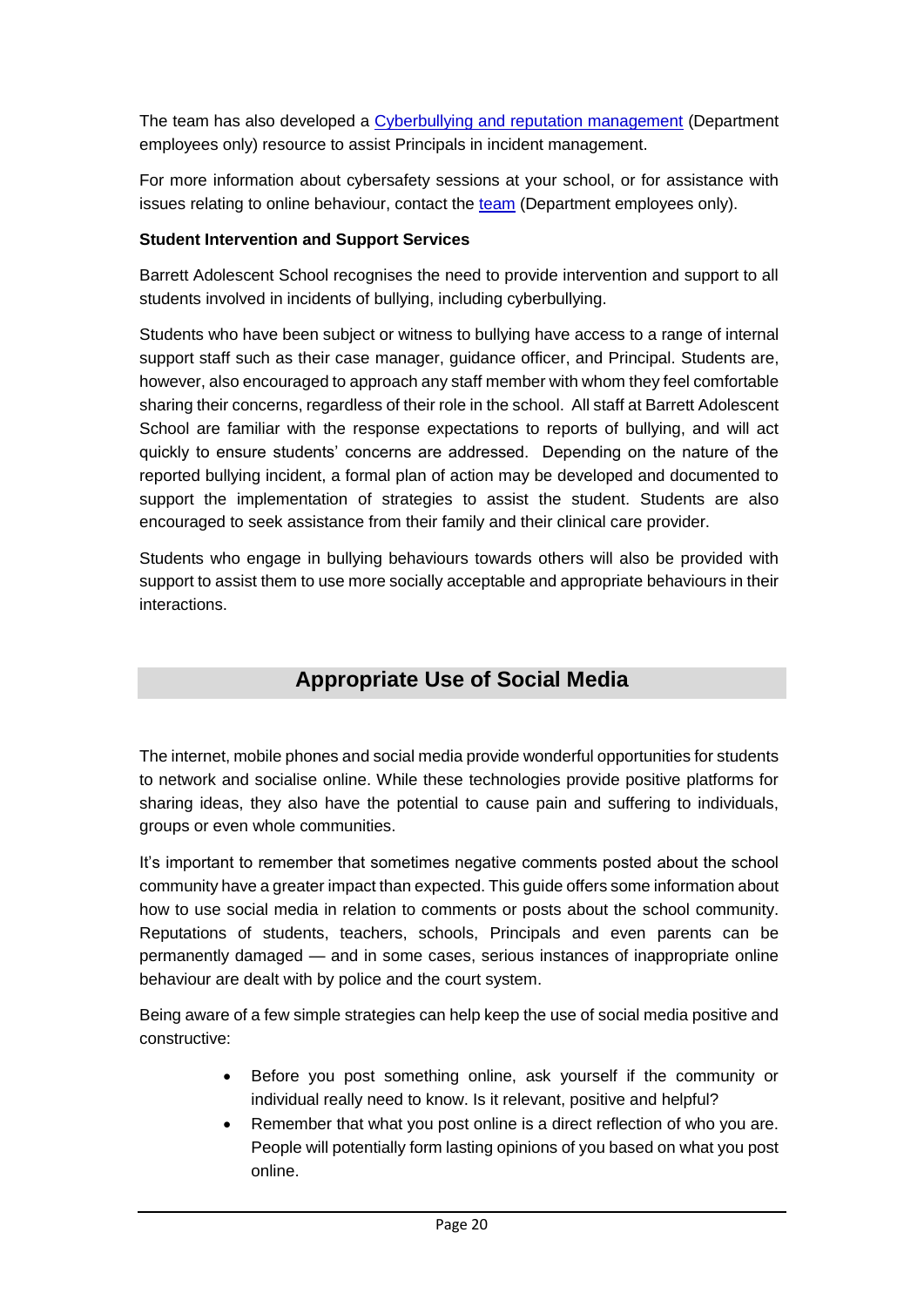- Be a good role model. If things get heated online consider logging out and taking a few moments to relax and think. Hasty, emotive responses could inflame situations unnecessarily.
- Be mindful when commenting, try to keep general and avoid posting anything that could identify individuals.
- A few years ago parents may have discussed concerns or issues with their friends at the school gate. Today with the use of social media, online discussions between you and your close friends can very quickly be shared with a much wider audience, potentially far larger than intended.
- Taking a few moments to think about the content you are about to post could save upset, embarrassment, and possible legal action.
- As a parent you have a role in supervising and regulating your child's online activities at home and its impact on the reputation and privacy of others. Parents are their child's first teachers — so they will learn online behaviours from you.

#### **Is it appropriate to comment or post about schools, staff or students?**

Parental and community feedback is important for schools and the department. If you have a compliment, complaint or enquiry about an issue at school, the best approach is to speak directly to the school about the matter, rather than discussing it in a public forum.

While many schools use social media to update parents of school notices, the department prefers that parents contact schools directly with a compliment, complaint or enquiry due to privacy considerations. Imagine if your doctor, accountant or banking institution tried to contact you to discuss important matters via Facebook.

If you have raised an issue with a school or know that another person has, consider refraining from discussing those details on social media, particularly the names of anyone involved.

Keep comments calm and polite, just as you would over the telephone or by email. If you encounter negative or derogatory content online which involves the school, hinders a child's learning and/or affects the school community at large, contact the school Principal.

#### **Possible civil or criminal ramifications of online commentary**

A serious instance of inappropriate online behaviour may constitute a criminal offence and become a police matter. For example, online content may substantiate the offence of 'using a carriage service to menace, harass or cause offence' (Criminal Code Act 1995 (Cth) s. 474.17). School staff may contact their union or obtain personal legal advice if they feel that online content seriously impacts their reputation. Defamatory online content may give rise to litigation under the Defamation Act 2005 (Qld).

### **What about other people's privacy?**

If you upload photos of your children, be mindful of who might be in the background. You might be happy to share your child's successes with your friends and family via social media, but some parents are not. If you are tagging or naming students, consider that other parents may not want their child's name attached to images online.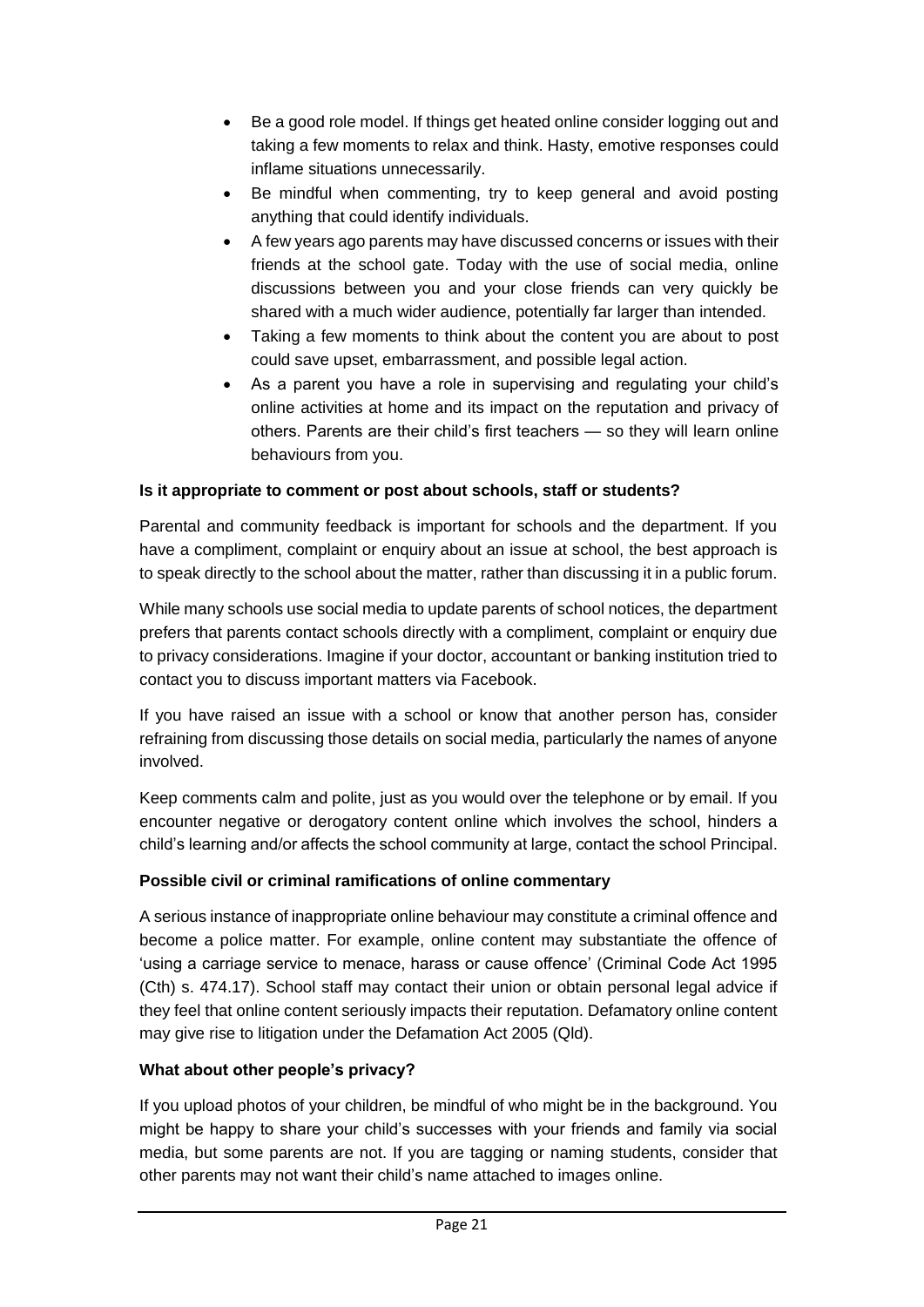#### **What if I encounter problem content?**

Taking the following steps may help resolve the issue in a constructive way:

- refrain from responding
- take a screen capture or print a copy of the concerning online content
- if you consider problem content to be explicit, pornographic or exploitative of minors, you should keep a record of the URL of the page containing that content but NOT print or share it. The URL can be provided to the school Principal, or police, as needed for escalation of serious concerns
- block the offending user
- report the content to the social media provider.

# Restrictive Practices

School staff at Barrett Adolescent School need to respond to student behaviour that presents a risk of physical harm to the student themselves or others. It is anticipated that most instances of risky behaviour can be de-escalated and resolved quickly. On some rarer occasions, a student's behaviour may continue to escalate and staff need to engage immediately with positive and proactive strategies aimed at supporting the student to manage their emotional arousal and behaviour.

In some very rare situations, where there is immediate risk of physical harm to the student or other people, and when all other alternative strategies have failed to reduce the risk, it may be necessary for staff to use restrictive practices.

The use of restrictive practices will always be as a last resort, when there is no other available option for reducing immediate risk to the student, staff or other people. Restrictive practices are not used for punishment or as a disciplinary measure.

The department's **Restrictive practices procedure** is written with consideration for the protection of everyone's human rights, health, safety and welfare. There are six fundamental principles:

- 1. Regard to the human rights of those students
- 2. Safeguards students, staff and others from harm
- 3. Ensures transparency and accountability
- 4. Places importance on communication and consultation with parents and carers
- 5. Maximises the opportunity for positive outcomes, and
- 6. Aims to reduce or eliminate the use of restrictive practices.

Very rarely restrictive practices will be planned and staff will employ, when necessary, pre-arranged strategies and methods (of physical restraint/ mechanical restraint/ clinical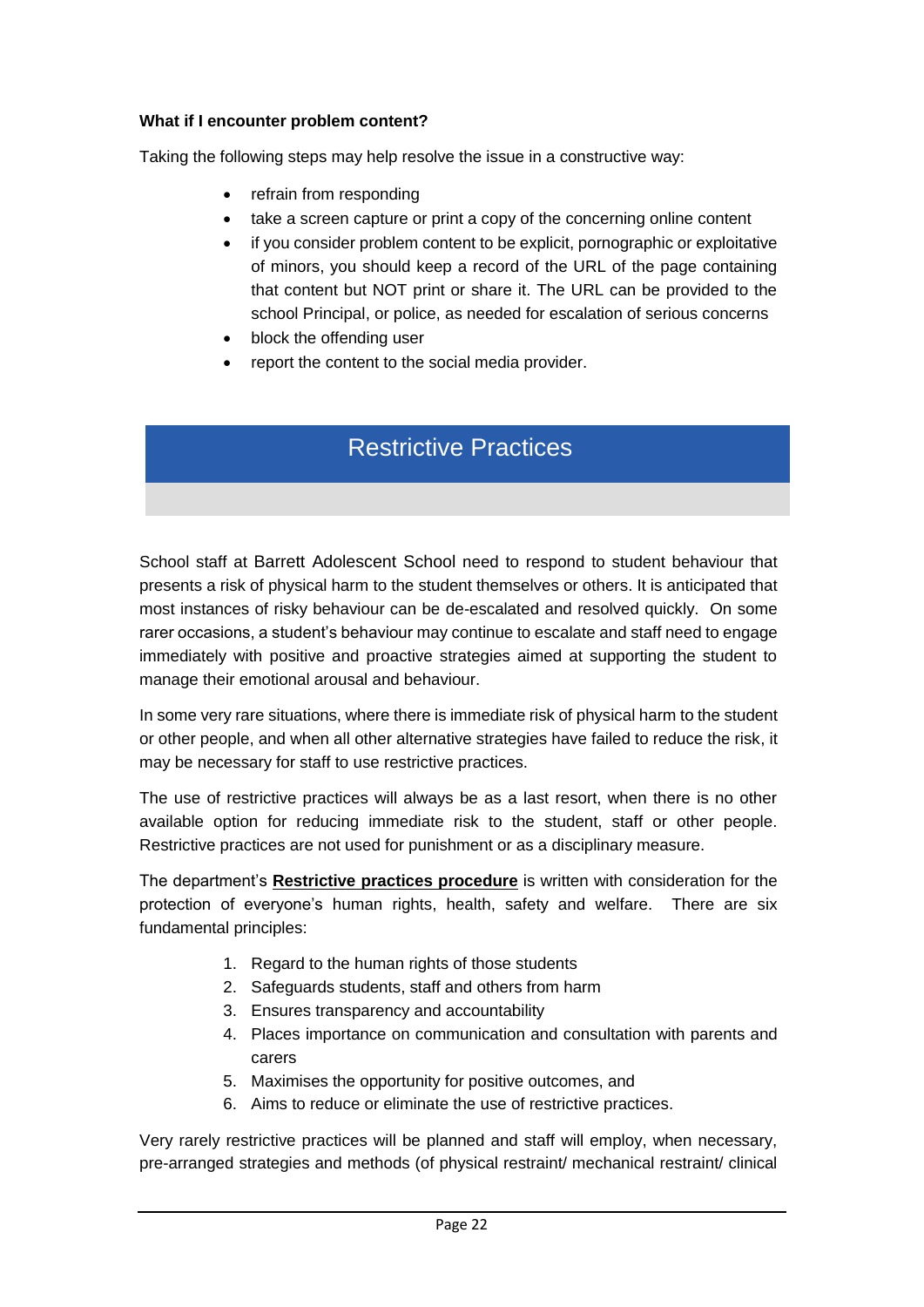holding) which are based upon behaviour risk assessment or clinical health need and are recorded in advance. The use of planned strategies will only be where there is foreseeable immediate risk consistent with the **Restrictive practices procedure**.

Seclusion will not be used as a planned response and will only be used in serious circumstances for managing an unforeseeable situation in an emergency. It will be used for the shortest time possible and in a safe area that presents no additional foreseeable risk to the student. In such emergencies, a staff member will observe the student at all times and seclusion will cease as soon as possible.

Following the use of any restrictive practice, a focused review will help staff to understand how they responded to the risk in any incident that involved the use of a restrictive practice. Staff will consider whether there are other options for managing a similar situation in the future. This strategy works well for reducing the use of restrictive practices.

All incidents of restrictive practices will be recorded and reported in line with departmental procedures.

# Critical Incidents

It is important that all school staff have a consistent understanding of how to respond in emergencies involving student behaviour that seriously endangers the student or others. This consistency ensures that appropriate actions are taken to ensure that both students and staff are kept safe.

A critical incident is defined as an occurrence that is sudden, urgent, and usually unexpected, or an occasion requiring immediate action (e.g. in the community, on the road). The aim in these situations is to bring the behaviour of the student under rapid and safe control. It is not a time to try and to punish or discipline the student; it is a crisis management period only.

Staff should follow the documented plan for any student involved in regular critical incidents, which should be saved and available for staff to review in OneSchool.

Barrett staff have been trained and keep current with the Management of Actual or Potential Aggression Foundation Programme which assists us in the management of critical incidents. For unexpected critical incidents, staff should use basic defusing techniques:

- 1. Avoid escalating the problem behaviour: Avoid shouting, cornering the student, moving into the student's space, touching or grabbing the student, sudden responses, sarcasm, becoming defensive, communicating anger and frustration through body language.
- 2. Maintain calmness, respect and detachment: Model the behaviour you want students to adopt, stay calm and controlled, use a serious measured tone, choose